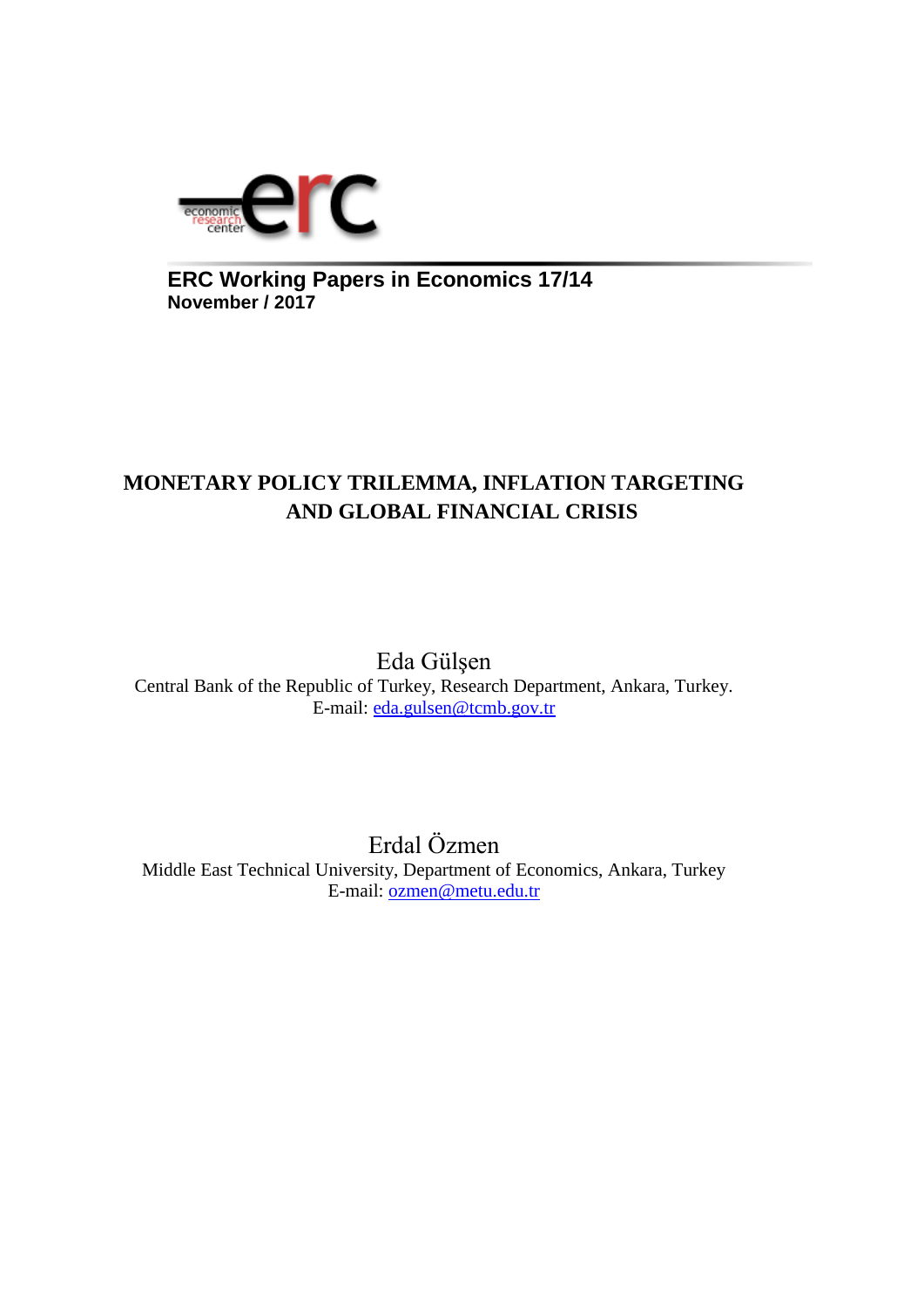### **MONETARY POLICY TRILEMMA, INFLATION TARGETING AND GLOBAL FINANCIAL CRISIS**

Eda Gülşen

Central Bank of the Republic of Turkey, Research Department, Ankara, Turkey. E-mail: [eda.gulsen@tcmb.gov.tr](mailto:eda.gulsen@tcmb.gov.tr)

and

Erdal Özmen Middle East Technical University, Department of Economics, Ankara, Turkey E-mail: [ozmen@metu.edu.tr](mailto:ozmen@metu.edu.tr)

#### **ABSTRACT**

We empirically investigate the validity of the monetary policy trilemma postulation for emerging market (EME) and advanced (AE) economies under different exchange rate and monetary policy regimes before and after the recent global financial crisis (GFC). Consistent with the dilemma proposition, domestic interest rates are determined by global financial conditions and the FED rate even under floating exchange rate regimes (ERR) in the long-run. The impact of the FED rates is higher in EME than AE and EME are much more sensitive to global financial cycle under managed than floating ERR. The spillover from the FED rate substantially increases after the GFC in EME with floating ERR and AE. The results from the monetary policy reaction functions based on equilibrium correction mechanism specifications suggest that domestic interest rates respond to inflation and output gaps especially under inflation targeting (IT) in the short-run. The response to inflation gap tends to be smaller in IT AE after the GFC.

**Key words:** Exchange rate regimes, Global financial crisis, Inflation targeting, Monetary policy, Policy trilemma

**JEL Classification:** E50, E52, F30, F33, F42, F65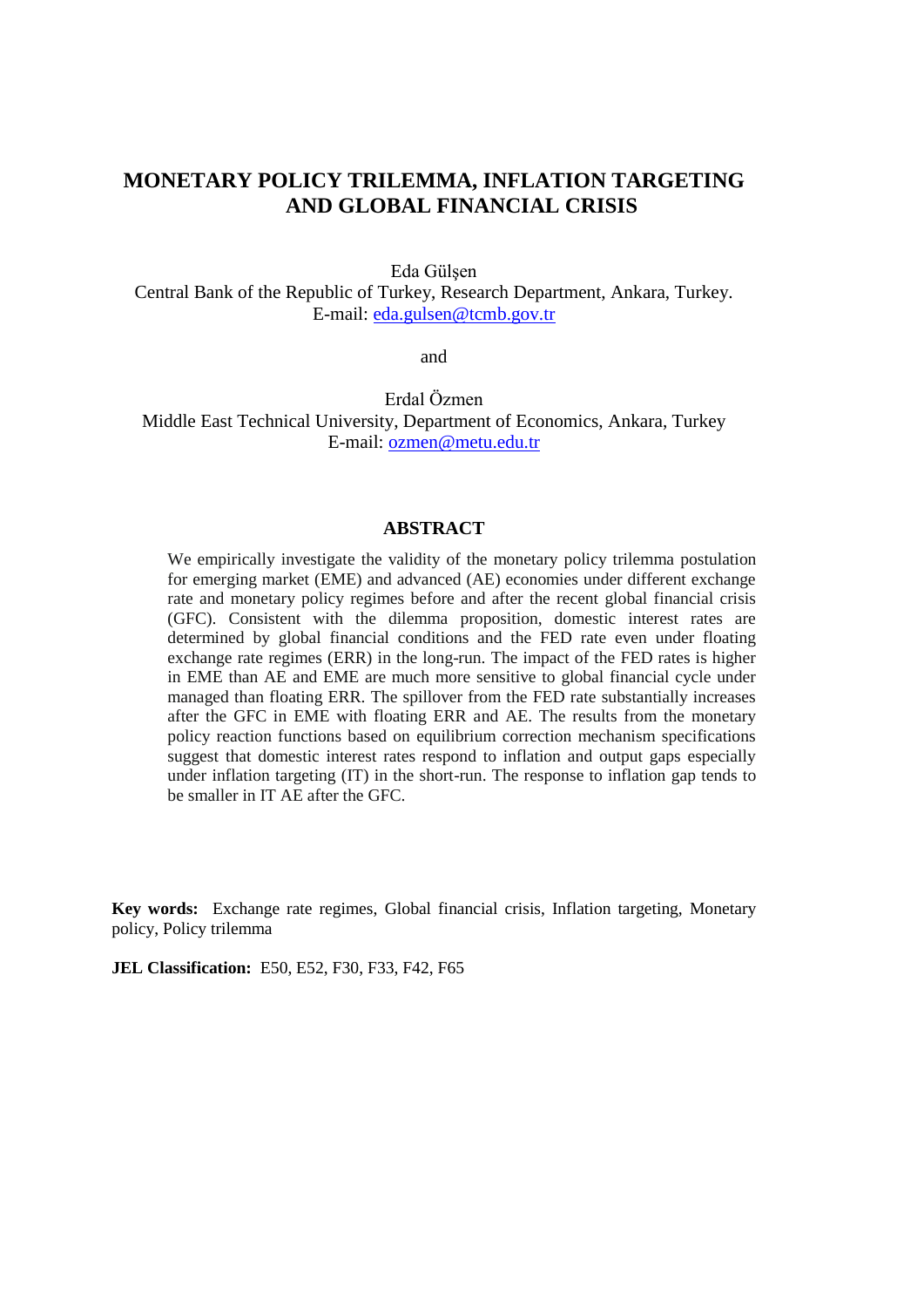#### **I. INTRODUCTION**

According to the Mundell–Fleming impossible trinity (trilemma), countries cannot implement an independent monetary policy towards domestic goals in the presence of a fixed exchange rate regime (ERR) under free capital mobility. The recent studies, on the other hand, often find that an independent monetary policy is not feasible for a financially integrated economy even under a flexible ERR. Rey (2015, p.3), for instance, argues that, for small open economies, under the emergence of a global financial cycle, "independent monetary policies are possible if and only if the capital account is managed, directly or indirectly via macroprudential policies". Consequently, instead of trilemma, these countries face with a dilemma between independent monetary policy and free capital mobility. Rey (2016) finds that the dilemma is the case also for inflation targeting (IT) countries with large financial markets and flexible ERR. The main findings of Rey (2015, 2016) are supported by Edwards (2015), Hofmann and Takáts (2015), Taylor (2013, 2016) and Caputo and Herrera (2017). In contrast, Aizenman *et al*., 2016; Bekaert and Mehl, 2017; Klein and Shambaugh, 2015 are among the recent studies reporting evidence supporting the trilemma postulation.

Global financial and monetary conditions are amongst the important determinants of borrowing costs (Gonzales-Rozada and Levy-Yeyati, 2008; Özatay *et al*., 2009) and thus growth (Kose *et al.,* 2012; Erdem and Özmen, 2015) in emerging and developing (EME) economies;). Thus, it may not be surprising to observe that monetary policies of such economies are not invariant to changes in global financial conditions and interest rates. The seminal paper by Clarida, et al., (1998), indeed, provides a New Keynesian theoretical model and an empirical support for three advanced economies (UK, France and Italy) for the role of foreign interest rates in forward looking Taylor rules.

The literature often uses the degree of a link between domestic and advanced country (mostly the USA) interest rates (e.g. Frankel *et al*., 2004; Obstfeld *et al*., 2005; Aizenman *et al*., 2016) or a link between domestic interest rates and global financial conditions (Rey, 2015) to assess the validity of the trilemma proposition.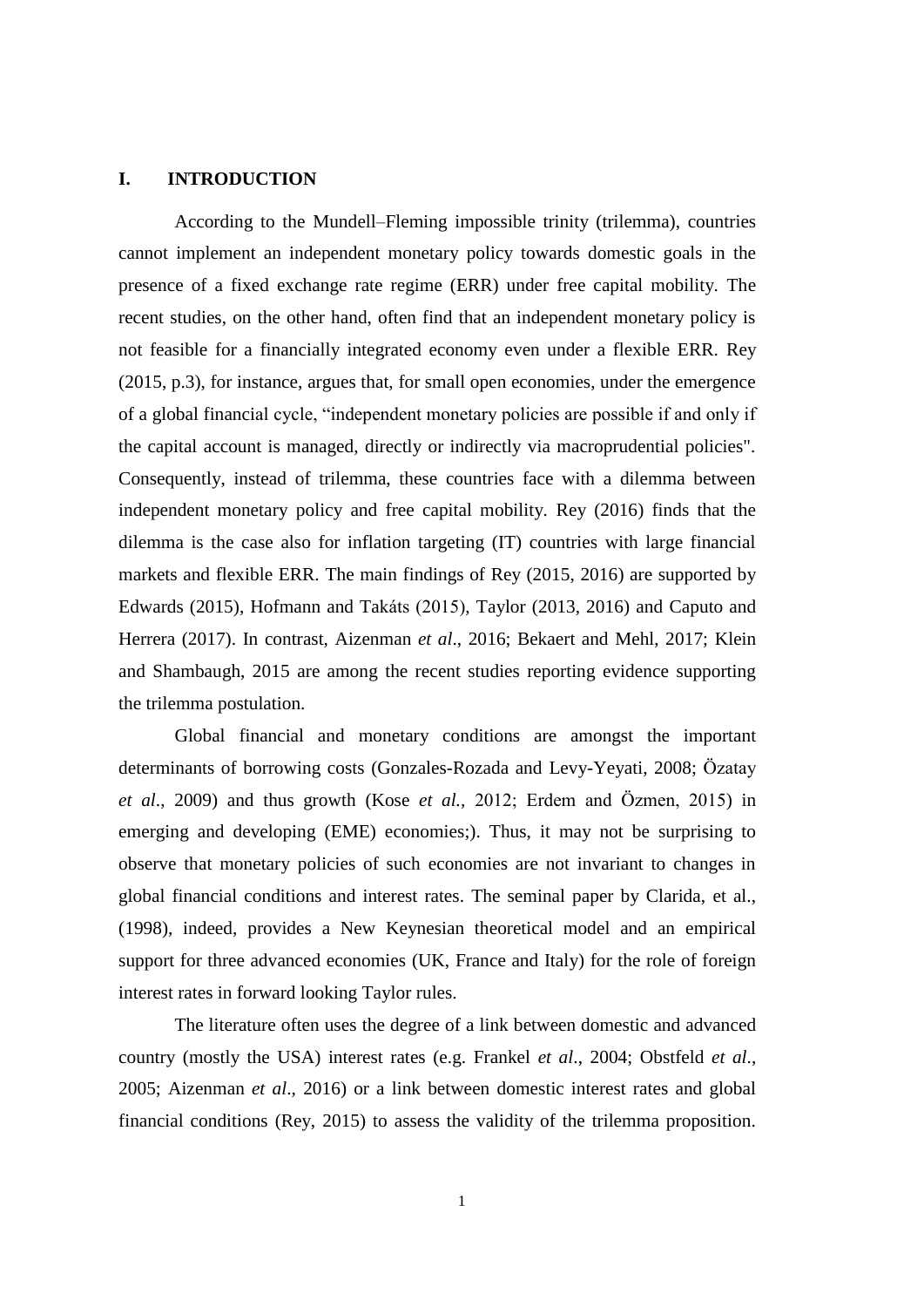The empirical literature, however, often ignores monetary policy reactions to domestic inflation and output gaps. This may be seriously misleading as the estimated equations may be contaminated and biased due to such omitted relevant variables especially under an IT policy regime. In this context, Edwards (2015), Klein and Shambaugh (2015), Obstfeld (2015), Hofmann and Takáts (2015) and Caputo and Herrera (2017) are amongst the growing number of recent studies considering also some domestic variables including inflation and output in assessing the validity of the trilemma hypothesis. The literature often implicitly maintains that the international interest rate linkages are invariant to the recent global financial crisis (GFC) and the consequent unconventional monetary policies. In this paper, we consider also the cases that the magnitude of the interest rate spillovers from the base country (US) may depend not only on prevailing *de facto* ERR, monetary policy framework (IT) and country groupings (AE and EME) but also on the widespread implementation of unconventional monetary policies during and after the GFC.

The plan for the rest of the paper is as follows. Section II presents a brief literature review. Section III is presents our empirical results by using quarterly data for a panel of relatively large number of EME and AE. Differing from a considerable number of recent studies, our sample does not contain data for Eurozone countries (EZ) after they adopt Euro. Although our results are robust to this sample selection, we prefer to do this as the inclusion of EZ with fixed ERR may be "problematic" (Ilzetzki, *et al*., 2017) because their joint currency float internationally and policy interest rates are determined by the European Central Bank. In Section III.1, we estimate the long-run external determinants of domestic interest rates for different ERR both for EME and AE. Section III.2 considers the impact of the GFC on the international interest rate linkages. Section III.3 investigates the trilemma postulation for countries implementing an IT policy regime. To this end, we first estimate monetary policy reaction equations. This section also presents equilibrium correction mechanism equations for the evolution of domestic interest rates which takes into account output and inflation gaps along with deviations from the long-run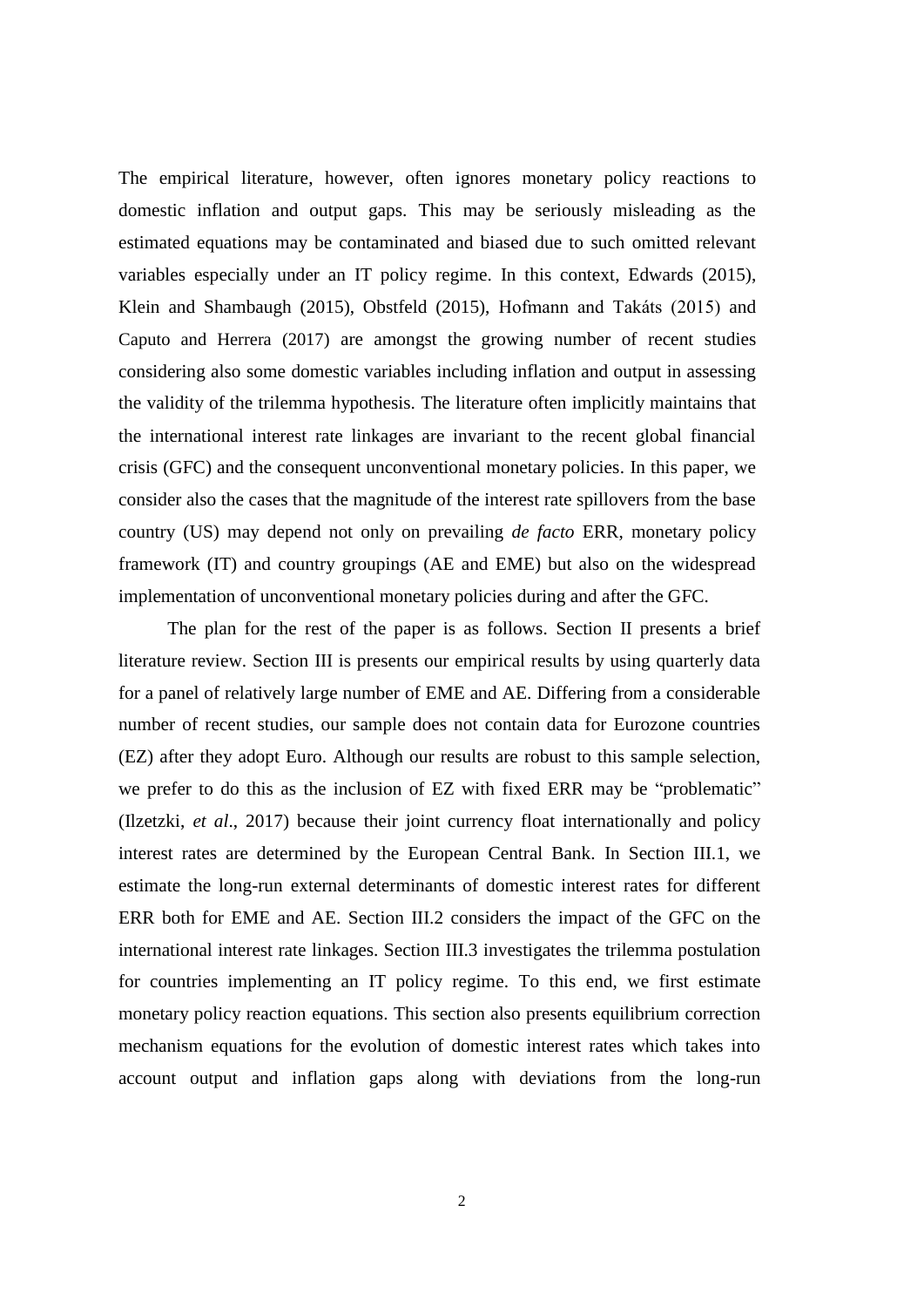relationships between domestic and base country interest rates and global financial conditions. Finally, Section IV concludes.

#### **II. TRILLEMMA OR DILEMMA? A BRIEF LITERATURE REVIEW**

Under the Mundell–Fleming's classic "trilemma" or "impossible trinity", international financial integration (IFI) precludes an effective independent monetary policy under a managed or fixed ERR. Consequently, an economy can have at most two out of IFI, managed ERR and independent monetary policy. The recent literature, on the other hand, often suggests that this trilemma morphed into a "dilemma" as, under IFI, the ability of countries to determine domestic interest rates independently towards domestic goals even under a flexible ERR. Specifically, Rey (2015, 2016) suggests that the global financial cycle has turned the trilemma into a dilemma.

In accord with the financial cycle postulation, global financial and monetary conditions are often found to be amongst the important determinants of borrowing costs (Gonzales-Rozada and Levy Yeyati, 2008; Özatay *et al*., 2009; Miranda-Agrippino and Rey, 2015; Özmen and Doğanay-Yaşar, 2016) and thus growth Kose *et al.,* 2012; Erdem and Özmen, 2015) in emerging and developing economies (EME). Consequently, a finding suggesting that global financial conditions often dominate domestic macroeconomic conditions under IFI may not be surprising. The recent results by Erdem and Özmen (2015) and Obstfeld *et al*., (2017) suggest that the impacts of external real and financial shocks on domestic variables are significantly greater under fixed ERR relative to more flexible ERR. According to Dedola *et al*., (2017), on the other hand, neither the ERR nor financial openness appear to matter much for the response of a number of macroeconomic and financial variables to US monetary policy shocks in advanced (AE) and EME.

The literature often uses the degree of a link between domestic and global (mostly the USA) interest rates (Frankel *et al*., 2004; Obstfeld *et al*., 2005; Aizenman *et al*., 2016) or a link between domestic interest rates and global financial conditions (Rey, 2015) to assess the validity of the trilemma proposition. The results by Obstfeld *et al*., (2005), based on data for a relatively large number of countries over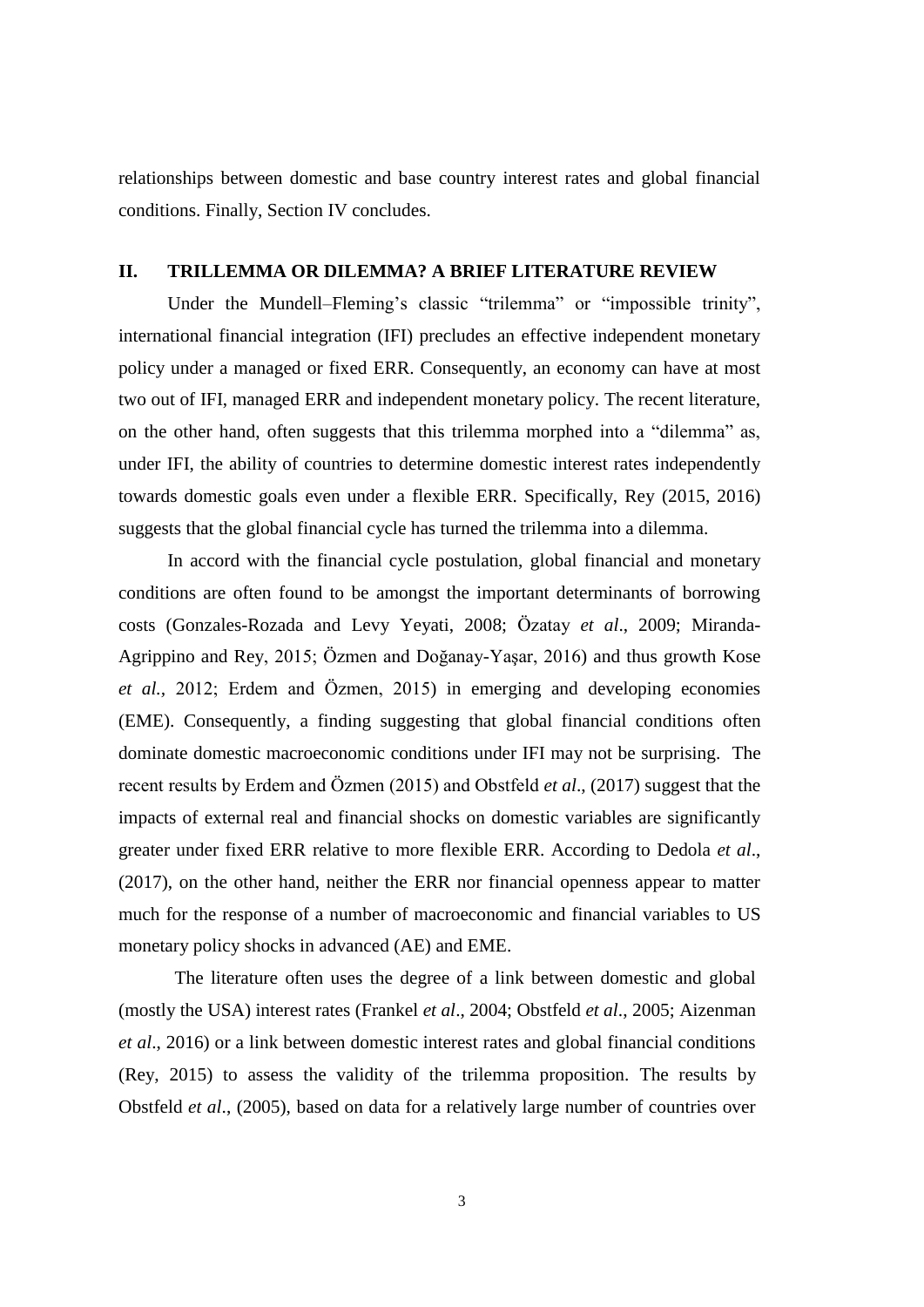130 years, support a modified view of the trilemma proposition such that the scope for monetary policy independence increases with ERR flexibility and capital controls. Bekaert and Mehl (2017) considers annual data from 1855 to 2014 for 17 AE and finds that, consistent with the trilemma hypothesis, under high IFI, interest rate pass-through from the US is much higher under fixed ERR than flexible ERR. In the same vein, Aizenman, *et al*., (2016) provides evidence supporting that ERR affect the extent of sensitivity to changes in financial conditions or policies in AE. Aizenman, *et al*., (2010) proposes an empirical time-varying measure for the configuration of the dilemma for a large number of EME and AE and finds that the trilemma variables in EME have converged towards intermediate levels especially by the use of international reserves as a buffer. Wu (2015) estimates a *de facto* monetary policy activism index for 18 OECD economies and finds that inefficient trilemma configurations are more likely for economies with higher financial stress. According to the results by Klein and Shambaugh (2015), extensive capital controls or floating ERR enable a country to have monetary autonomy. Edwards (2015) uses weekly data for the 2000-2008 period from three Latin American countries with flexible ERR – Chile, Colombia and Mexico – and finds that policy changes by the FED are substantially transmitted into domestic policy interest rates.

The empirical literature often does not explicitly take into account monetary policy reactions to domestic inflation and output gaps under inflation targeting (IT). This may be seriously misleading as the estimated equations may be contaminated and biased due to such omitted relevant variables especially under an IT policy regime. Clarida, *et al*., (1998), indeed, provides a pioneering theoretical and empirical study stressing the relevance of Taylor rules along with foreign interest rates in monetary policies of three AE (UK, France and Italy). Taylor (2013) argues that many central banks include other central banks' policy rates in their rules during the recent period especially after the global financial crisis (GFC) of 2008-2009. Obstfeld (2015) augments interest rate equation with some country specific factors including domestic output growth and inflation and finds that there are significant interest rate spillovers in long-term rates, but not in short-term rates. Hofmann and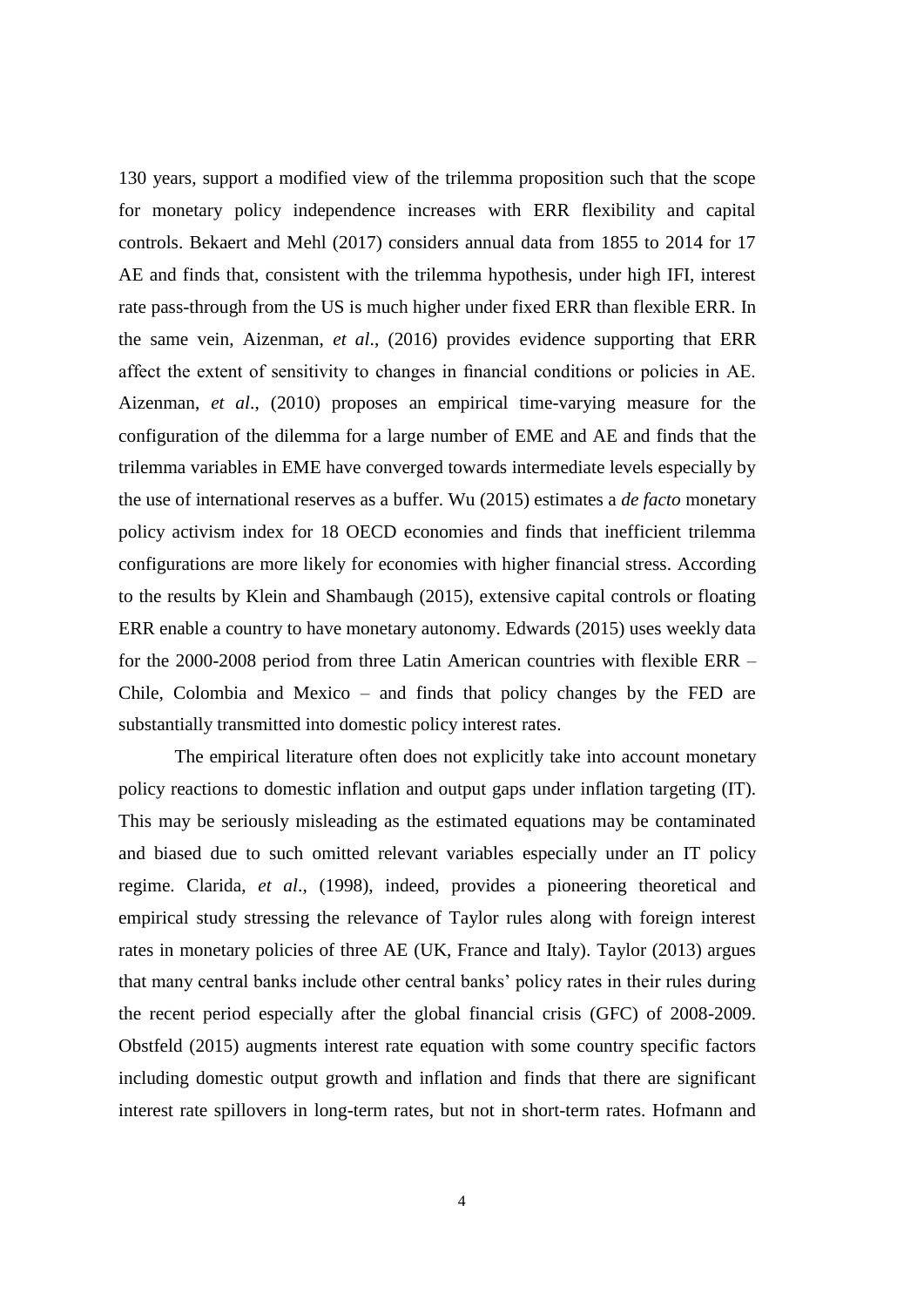Takáts (2015), on the other hand, finds significant interest rate (short-term, long term and policy) spillovers from the U.S. to EME and smaller AE under both fixed and floating ERR. Hofmann and Takáts (2015), also finds that domestic macroeconomic variables including domestic output gap and inflation are important in determining domestic interest rates. Caputo and Herrera (2017) is amongst the limited number of studies considering both output and inflation gaps in IT countries in investigating the dilemma postulation. The results by Caputo and Herrera (2017) suggest that inflation targeting AE and EME respond to movements in the FED rates along with domestic output and inflation gaps. In the same vein, Rey (2016) finds that the dilemma is the case also for IT countries (Canada, New Zealand, Sweden and UK) with large financial markets and flexible ERR.

## **III. THE DETERMINANTS OF INTEREST RATES: EMPIRICAL RESULTS**

#### *III.1. Exchange Rate Regimes and External Determinants of Interest Rates*

A useful starting point to investigate the trilemma proposition is the following benchmark equation (Obstfeld *et al*., 2005; Obstfeld, 2015):

 $R^{d}{}_{it} = a_0 + a_1 R^{b}$  $t + \mathbf{u}_{it}$  (1)

where  $R<sup>d</sup>$  is the domestic interest rate,  $R<sup>b</sup>$  is the interest rate of the base country (the US).

According to (1),  $\mathbb{R}^d$  is solely determined by  $\mathbb{R}^b$  in the long-run and thus there cannot be an independent monetary policy. Under international financial integration (IFI) and a fixed ERR  $a_1 = 1$ . In the other extreme, according to the trilemma proposition,  $a_1 = 0$  implies full independence from monetary policy which is the case under floating ERR or financial autarky. A significantly positive  $a_1$  under a flexible ERR supports the dilemma hypothesis.

In accord with the financial cycle postulation (Rey, 2015), global financial conditions are often found to be amongst the important determinants of borrowing costs and thus interest rates in EME and DE. The Chicago Board Options Exchange's equity option volatility index (VIX) is often used as a proxy for global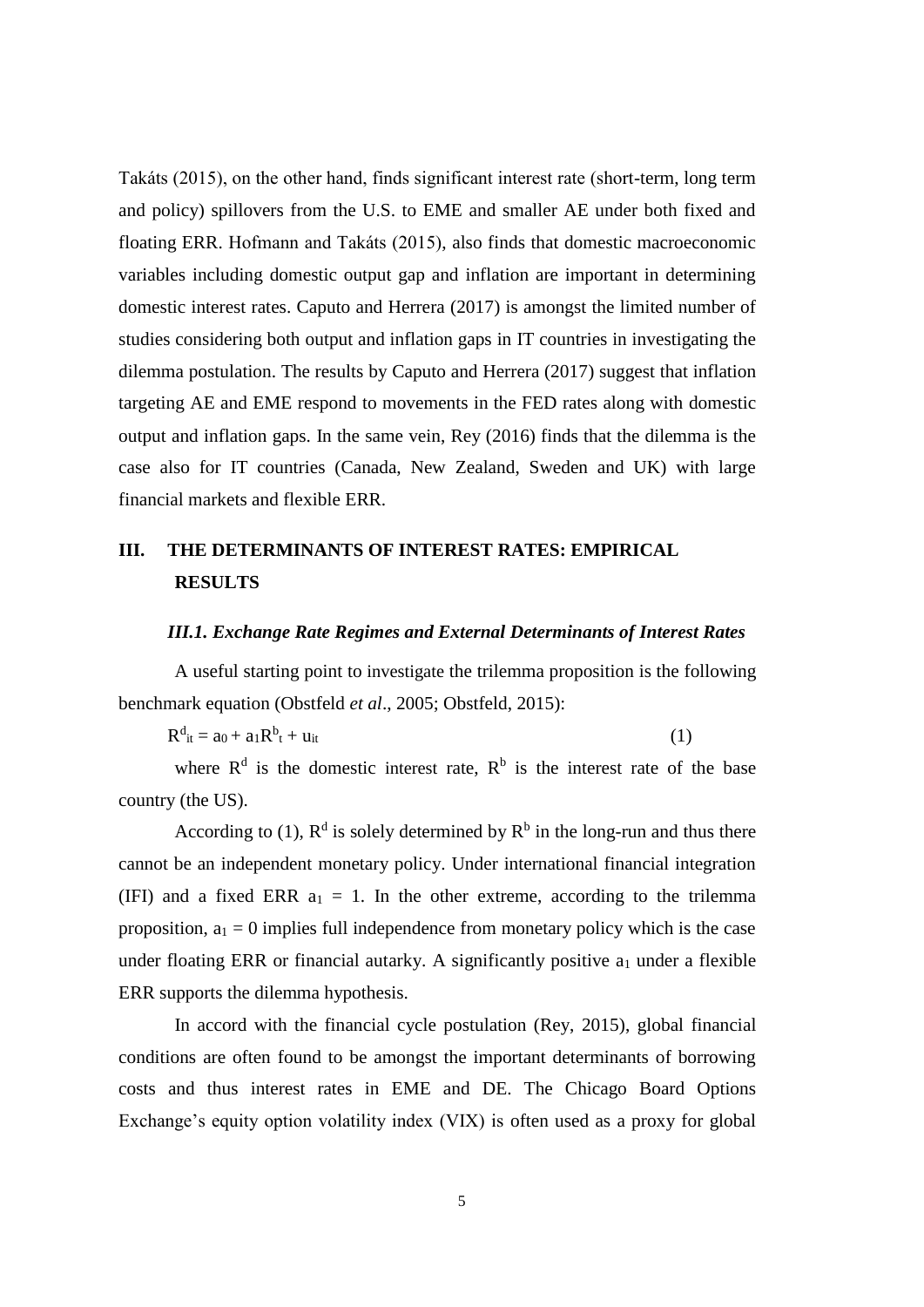liquidity conditions (Gonzales-Rozada and Levy Yeyati, 2008; Özatay *et al*., 2009) and the state of the financial cycle (Rey, 2015; Miranda-Agrippino and Rey, 2015; Obstefeld, 2015). Consequently, we augment (1) with log of VIX (vix):

$$
\mathbf{R}^{\mathbf{d}}_{it} = a_0 + a_1 \mathbf{R}^{\mathbf{b}}_{t} + a_2 \mathbf{v} \mathbf{i} \mathbf{x}_t + \mathbf{u}_{it} \tag{2}
$$

A decrease in VIX is associated with a greater risk-appetite or better global financial conditions. As convincingly argued by Obstfeld (2015), changes in global financial conditions may lead to a change in both the domestic and the base country interest rates in the same direction. Therefore, the omission of VIX may lead to  $R<sup>b</sup>$  coefficient estimate to be biased<sup>1</sup>.

Table 1 presents the results from the estimation of equation (2) for the whole sample, AE and EME by employing panel fixed effects procedure. In all the estimated equations, the natural log. of interest rates (INT) are used such that  $R<sup>d</sup>$  =  $log(1+INT/100)$ . In (2),  $R<sup>d</sup>$  is the domestic policy or short-term interest rate and  $R<sup>b</sup>$  is the effective FED funds rate<sup>2</sup>. Our unbalanced quarterly panel data sample contains 22 advanced (AE) other than the US and 39 emerging/developing (EME) economies spanning the period between 1990:1 and 2016:2. The choice of countries and the sample are basically determined by data availability<sup>3</sup>. Our sample does not contain the observations belonging to the Eurozone (EZ) countries after their adoption of the Euro. This is because, as noted also by Ilzetzki, *et al*., (2017), the (policy) interest rates for these countries are indeed the same as they are determined by the European Central Bank. As argued by Obstfeld (2017), the inclusion of EZ countries with fixed

1

<sup>&</sup>lt;sup>1</sup> However, the direction and the magnitude of the bias might be different for AE. This is because, an increase in VIX, for instance, may lead to capital outflows from EME to AE due to a flight to safety concern. In such a case, the bias may be negative of insignificant.

<sup>2</sup> Domestic interest rates are policy rates for most of the IT countries. For the rest of the countries domestic interest rates are short-term (three-month) or money market rates. The data for domestic interest rates are from the IMF International Financial Statistics (IFS) data base and national central bank web sites. The data for the effective FED rate are from Board of Governors of the Federal Reserve System (US). The VIX data are quarterly averages of daily data.

<sup>&</sup>lt;sup>3</sup> Table A1 of the Appendix presents the country list and estimation period. The VIX data are available only after 1990. Therefore, the effective estimation sample for the equations containing VIX is 1990-2016. This choice of the sample is consistent is Obstfeld (2015, p. 15) arguing that the post-1990 sample "captures the regularitıes that apply during the recent period of high and growing financial globalisation".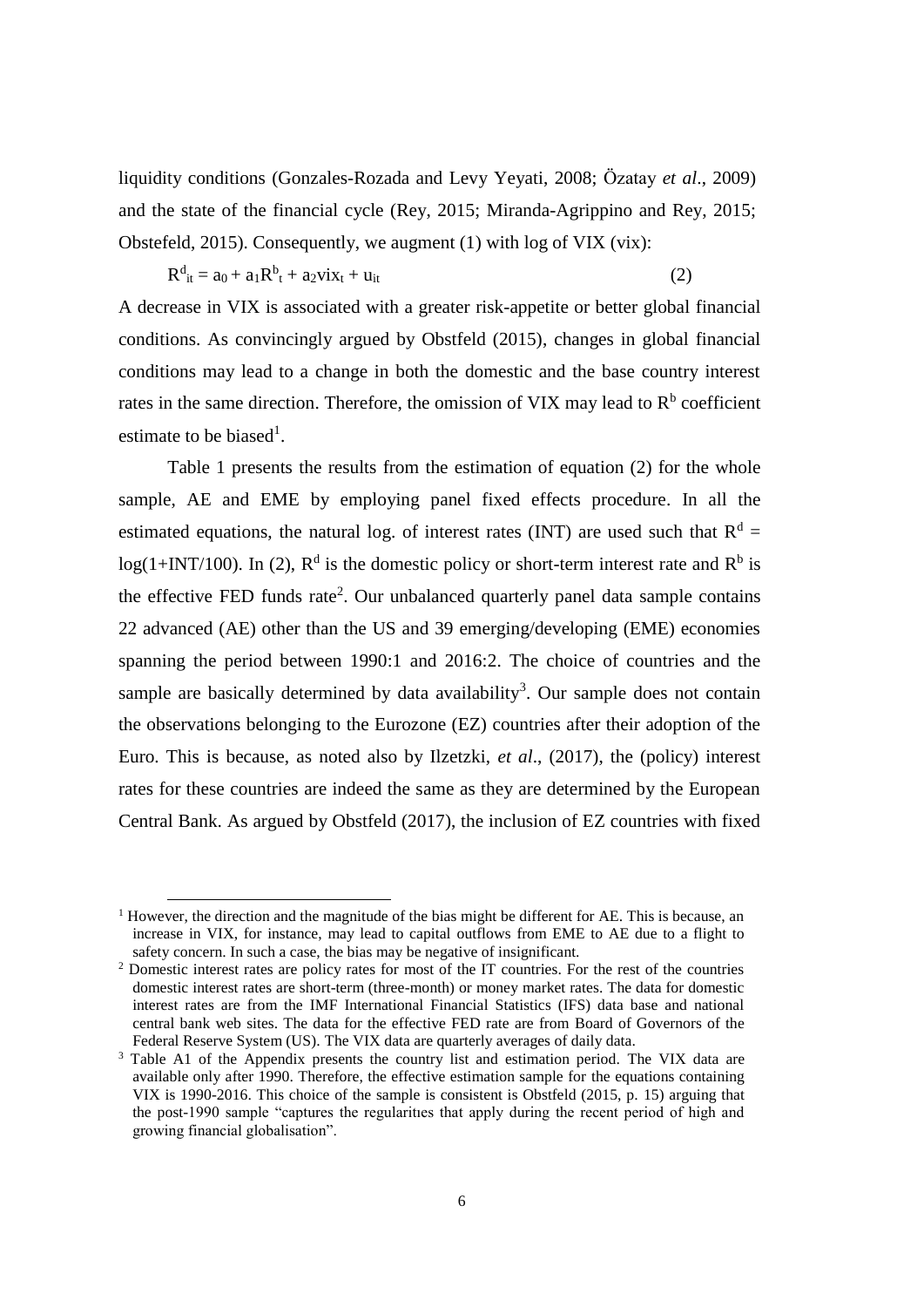|  | ERR may be "problematic" also because of the fact that these countries' joint |  |  |  |  |  |
|--|-------------------------------------------------------------------------------|--|--|--|--|--|
|  | currency float internationally.                                               |  |  |  |  |  |

| Table 1. The External Determinants of Domestic Interest Rates |                                                      |                              |                       |  |  |  |
|---------------------------------------------------------------|------------------------------------------------------|------------------------------|-----------------------|--|--|--|
| Country                                                       | All                                                  | EME                          | AE                    |  |  |  |
| Grouping                                                      |                                                      |                              |                       |  |  |  |
| Equation                                                      | 1.1                                                  | 1.2                          | 1.3                   |  |  |  |
| $R^b_{t}$                                                     | $1.205(0.033)$ **                                    | $1.228(0.047)$ **            | $0.671(0.031)$ **     |  |  |  |
| $\mathcal{V}$ <i>ix</i> <sub>t</sub>                          | $0.0065(0.0021)$ **                                  | $0.020(0.003)$ **            | $-0.017(0.002)$ **    |  |  |  |
| constant                                                      | $0.020(0.007)$ **                                    | $-0.012(0.009)$              | $0.076(0.006)$ **     |  |  |  |
| <i>Statistics</i>                                             | $R^2 = 0.45$ F = 61.2 R <sup>2</sup> = 0.41 F = 51.8 |                              | $R^2 = 0.58$ F = 99.8 |  |  |  |
|                                                               | $N=60$ NT=4647                                       | $N=38$ NT=2986               | $N=22$ $NT=1661$      |  |  |  |
|                                                               | Pedr= $-8.24***$                                     | Pedr= $-7.01$ <sup>+++</sup> | Pedr= $-1.55^{++}$    |  |  |  |
|                                                               | $IPS = -5.98^{+++}$                                  | $IPS = -7.47^{++}$           | $IPS = -4.07***$      |  |  |  |
|                                                               | $LLC = -3.67^{++}$                                   | $LLC = -5.34***$             | $LLC = -4.24^{+++}$   |  |  |  |

Notes: The values in parentheses are robust standard errors. N and NT are, correspondingly, the numbers of countries and observations for the sample. \*\* denotes significance at 5% level. Pedr represents the panel ADF test statistics by Pedroni (2004) to test the null hypothesis of "no panel co-integration". IPS and LLC are the Im, Pesaran and Shin (2003) and Levin, Lin and Chu (2002) are, respectively, the panel unit root tests for the stationarity of the residuals from the related equations. The optimum lag lengths for these tests are determined by Schwarz Information Criteria (SIC).  $^{+++}$  and  $^{++}$ , respectively, indicate that null of "no panel co-integration" is rejected at the 1% and 5 % levels.

|                                  | LLC          |                             |
|----------------------------------|--------------|-----------------------------|
| Variables                        | Levels       | First<br><b>Differences</b> |
| $r_{it}^d$                       | $-0.71[2]$   | $-6.92[2]**$                |
| $\pi_{\mathrm{it}}^{\mathrm{g}}$ | $26.7[1]**$  | $-53.9[0]**$                |
| $y_{i}^g$                        | $-10.3[1]**$ | $-46.3[1]**$                |
| Variables                        | <b>ADF</b>   |                             |
| $vix_t$                          | $-2.25[4]$   | $-4.37[4]$ **               |
| $r^{b}$ <sub>t</sub>             | $-1.72[4]$   | $-4.41[4]$ **               |

LLC and ADF are the Levin, Lin and Chu (2002) panel unit root and augmented Dickey-Fuller tests, respectively. \*\* denotes the rejection of the unit root null at the 5% level. The values in brackets [.] are the lag lengths determined by SIC.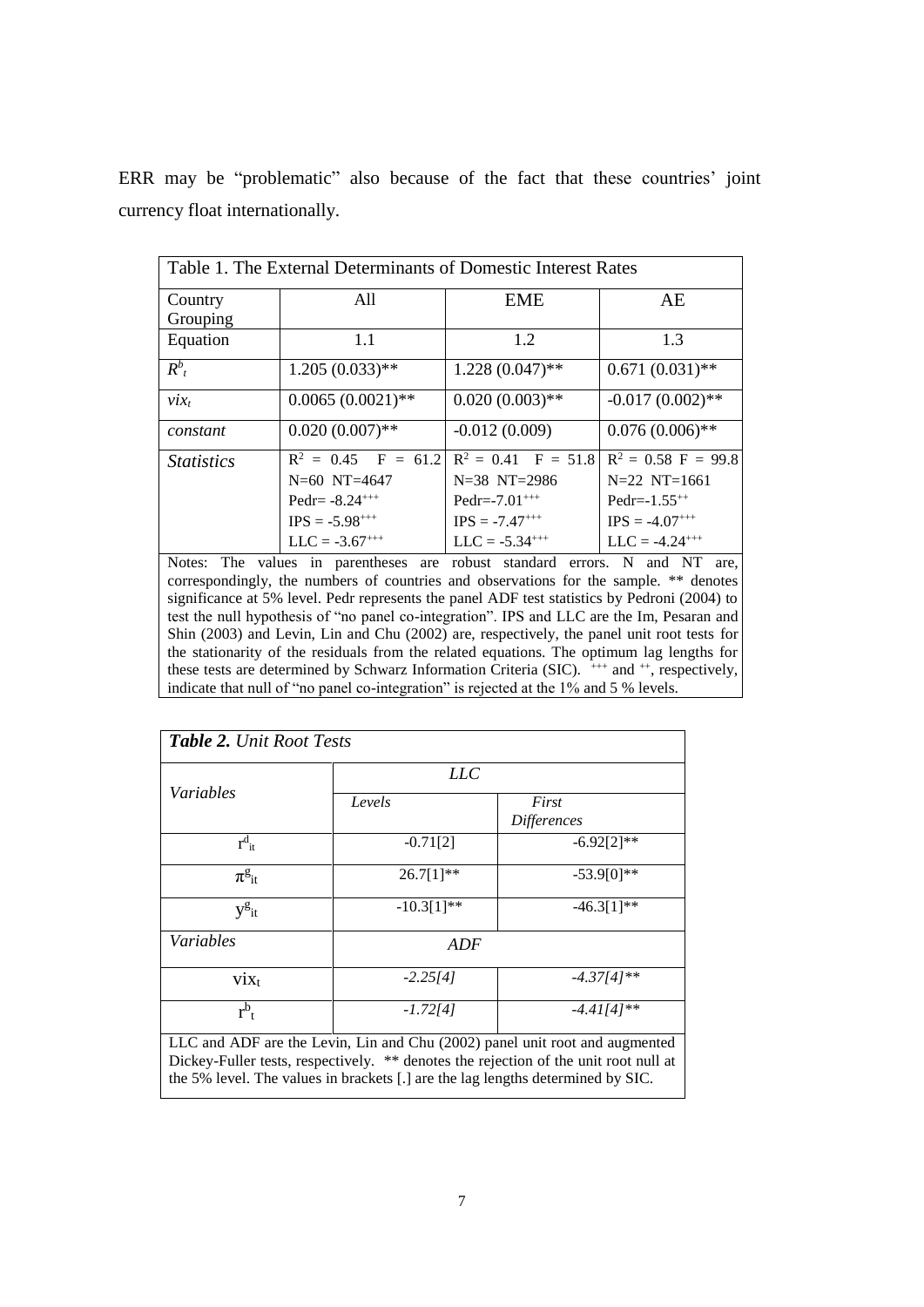Table 2 reports the results of Levin, *et al.*, (2002) panel unit root test for  $R_{it}^{d}$ along with augmented Dickey-Fuller tests for vix<sub>t</sub> and  $R<sup>b</sup>$ <sub>t</sub>. The results<sup>4</sup> suggest that all these variables are integrated of order  $1 \cdot (I(1))$ . The results from the Pedroni (2004), Im, *et al*., (2003) and Levin, *et al*., (2002) tests presented by Table 1 suggest that all the equation residuals are stationary. Given that  $R^d_{it}$ ,  $R^b_{it}$  and vix<sub>t</sub> are I(1), the stationary of the residuals implies cointegration between these variables.

The results by Table 1 strongly suggest that domestic interest rates of both EME and AE significantly respond to the base country interest rate and global financial conditions. In particular, the long-run response of domestic interest rate to the Fed rate is around unity for EME. The impact of the foreign rate is about the twice in EME compared to AE. An increase in VIX (a decrease in the risk appetite in international financial markets leading to worsening global liquidity conditions) leads to an increase in domestic interest rates in EME. The negative and significant VIX coefficient for the AE sample, on the other hand, suggests that the opposite is the case for AE. This may be explained by the capital outflows from EME to AE due to flight to quality/safety concerns during turmoil phases of the international financial cycle.

Table 3 presents the estimation results for managed and floating exchange rate regimes (ERR) based on the coarse-grid *de facto* classification by Ilzetzki, *et al*., (2017) (IRR). IRR classifies ERR on a 1–4 scale with higher values denoting more flexible ERR. In this specification, 1, 2, 3 and 4, respectively, corresponds to hard pegs (full dollarization, currency boards and *de facto* pegs), limited flexibility (crawling peg or crawling band that is narrower than or equal to  $+/- 2$ %), managed floating and freely floating  $ERR<sup>5</sup>$ . Following IRR, we classify categories 1 and 2 as managed ERR and categories 3 and 4 as floating ERR.

The results from Table 3 suggest that the sign and magnitude of the US policy rate into domestic rates are almost invariant to the prevailing ERR in both EME and

1

<sup>&</sup>lt;sup>4</sup> The unit root tests for the subsamples of countries yielded essentially the same results and not reported to save the space.

<sup>&</sup>lt;sup>5</sup> The IRR notes that classifying episodes of severe macroeconomic instability with very high inflation and exchange rate change as floating, intermediate or pegged may be misleading as they could be incorrectly attributed to the ERR. IRR classifies these episodes as "freely falling" (FF). We exclude FF and dual market episodes.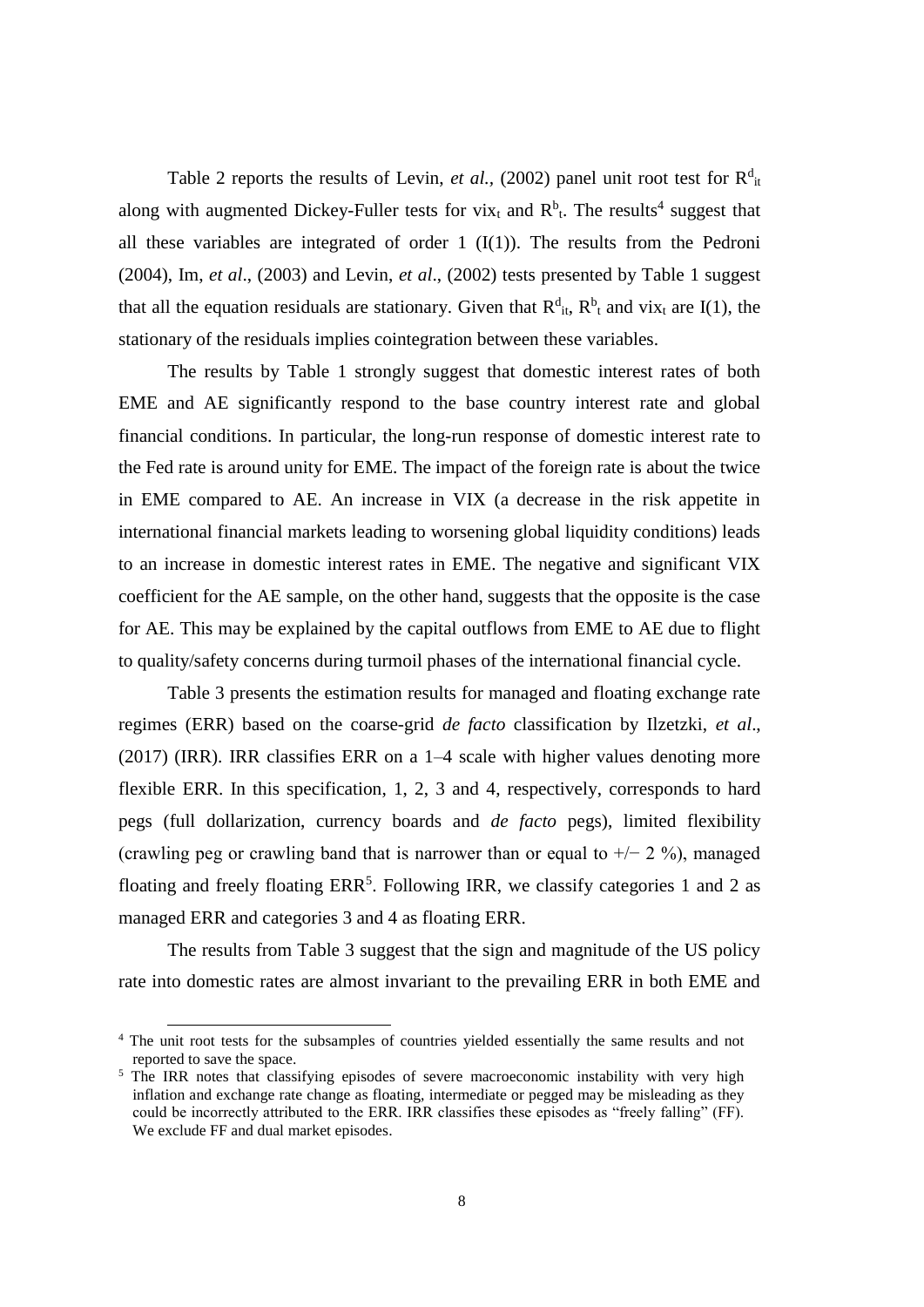AE. Consequently, consistent with the dilemma postulation, ERR flexibility appears to be ineffective in insulating central bank policy actions of countries from the US monetary policy. The impact of the US rates tends to be substantially higher on the domestic rates of EME than AE. ERR matters for the impact of global financial conditions represented by VIX. EME appear to be substantially more sensitive to the global financial cycle under managed than floating ERR. Under global financial stress, capital outflows from EME seem to prefer AE with more exchange rate stability as suggested by the negative VIX coefficient under managed ERR (Eq. 3.3).

| Table 3. Exchange Rate Regimes and the External Determinants of Domestic Interest Rates |                                                                                                            |                              |                       |                        |  |  |
|-----------------------------------------------------------------------------------------|------------------------------------------------------------------------------------------------------------|------------------------------|-----------------------|------------------------|--|--|
| Country                                                                                 | <b>EME</b>                                                                                                 |                              | AE                    |                        |  |  |
| Grouping                                                                                |                                                                                                            |                              |                       |                        |  |  |
| Exchange Rate                                                                           | Managed                                                                                                    | Floating                     | Managed               | Floating               |  |  |
| Regime                                                                                  |                                                                                                            |                              |                       |                        |  |  |
| Equation                                                                                | 3.1                                                                                                        | 3.2                          | 3.3                   | 3.4                    |  |  |
| $R^b_{t}$                                                                               | $1.002(0.045)$ **                                                                                          | $1.112(0.073)$ **            | $0.631(0.075)$ **     | $0.760(0.029)$ **      |  |  |
| $\mathcal{V}$ <i>i</i> $x_t$                                                            | $0.010(0.003)$ **                                                                                          | $0.023(0.004)$ **            | $-0.043(0.004)$ **    | 0.002(0.002)           |  |  |
| constant                                                                                | $0.018(0.008)$ **                                                                                          | $-0.019(0.013)$ **           | $0.161(0.011)$ **     | $0.015(0.006)$ **      |  |  |
| <b>Statistics</b>                                                                       | $R^2 = 0.60$ F = 81.0 R <sup>2</sup> = 0.42 F = 36.5                                                       |                              | $R^2 = 0.52$ F = 44.5 | $R^2 = 0.67$ F = 161.4 |  |  |
|                                                                                         | $N=30$ $NT=1718$                                                                                           | $N=22$ NT=1162               | $N=16$ NT=714         | $N=10$ NT=871          |  |  |
|                                                                                         | Pedr= $-4.59$ <sup>+++</sup>                                                                               | Pedr= $-4.38$ <sup>+++</sup> | Pedr= $-0.50$         | Pedr= $-0.84$          |  |  |
|                                                                                         | $IPS = -4.35^{+++}$                                                                                        | $IPS = -5.51^{++}$           | $IPS = -0.43$         | $IPS = -3.95^{+++}$    |  |  |
|                                                                                         | $LLC = -2.62^{++}$                                                                                         | $LLC = -6.50^{++}$           | $LLC = -2.11^{++}$    | $LLC = -1.85^{++}$     |  |  |
|                                                                                         | Notes: The values in parentheses are robust standard errors. N and NT are, correspondingly, the numbers of |                              |                       |                        |  |  |

countries and observations for the sample. \*\* denotes significance at 5% level The optimum lag lengths for the unit root tests are determined by SIC.  $^{++}$  indicates that null of no co-integration is rejected at the 1% level.

#### *III.2. Global Financial Crisis and External Determinants of Interest Rates*

The literature empirically investigating the trilemma proposition often maintains that the impact of the US interest rate on the domestic rates is invariant to the shift to unconventional monetary policies in many countries including the US in the aftermath of the recent global financial crisis (GFC) of 2008-2009. The sharp decline of policy interest rates in the USA in response to very high (negative) output and inflation gaps with the GFC may be transmitted to EME and other AE leading to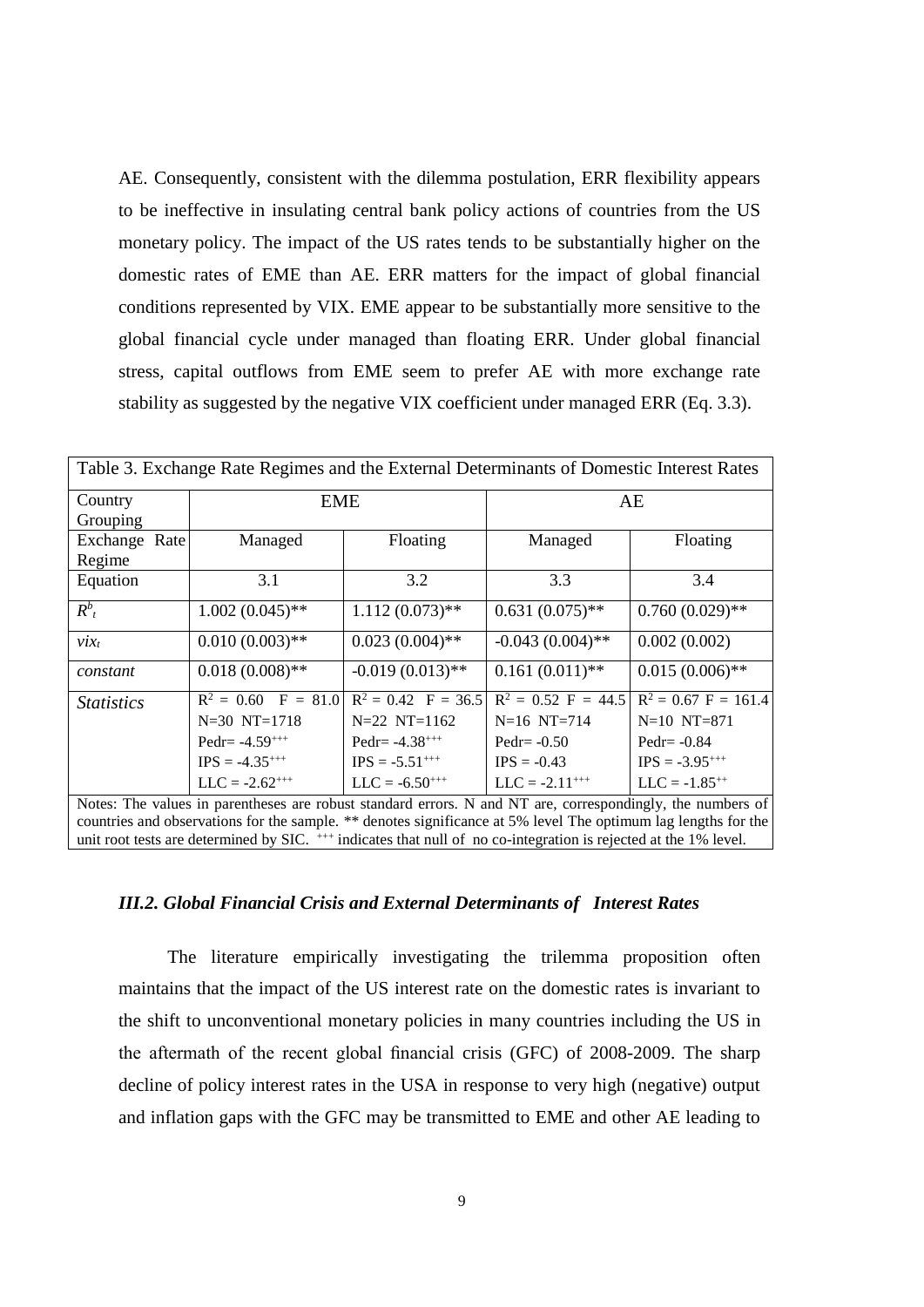higher interest rate interdependence. To investigate this important issue, we estimate eq. 2 separately for the periods before and after (2008q1) the GFC. The results<sup>6</sup> for AE under floating ERR suggest that the and impact of the FED rates substantially increases (from around 0.6 to 1.4) after the GFC. A similar result, albeit not much substantial as for the AE, is found for EME with floating ERR. The pass-through tends to be smaller for EME under managed ERR.

Inflation targeting central banks following a rule towards domestic ends may be expected to be enable to conduct an independent monetary policy as suggested by the trilemma proposition. Taylor (2013), in this vein, argues that the main source of monetary policy spillovers is the discretionary deviations of central banks from their own reaction functions or monetary policy rules during the recent period especially after the GFC.

| Table 4. Global Financial Crisis and Domestic Interest Rates |                     |                     |                                                                                                                                                                                                                                      |                     |                    |                     |  |  |
|--------------------------------------------------------------|---------------------|---------------------|--------------------------------------------------------------------------------------------------------------------------------------------------------------------------------------------------------------------------------------|---------------------|--------------------|---------------------|--|--|
| Country                                                      |                     | AE                  |                                                                                                                                                                                                                                      | <b>EME</b>          |                    |                     |  |  |
| Grouping                                                     |                     |                     |                                                                                                                                                                                                                                      |                     |                    |                     |  |  |
| <b>ERR</b>                                                   |                     | Floating            | Managed                                                                                                                                                                                                                              |                     |                    | Floating            |  |  |
| Sample                                                       | Before GFC          | After GFC           | <b>Before GFC</b>                                                                                                                                                                                                                    | After GFC           | <b>Before GFC</b>  | After GFC           |  |  |
| Equation                                                     | 4.1                 | 4.2                 | 4.3                                                                                                                                                                                                                                  | 4.4                 | 4.5                | 4.6                 |  |  |
| $R^b_{t}$                                                    | 0.580               | 1.370               | 0.834                                                                                                                                                                                                                                | 0.474               | 0.588              | 0.975               |  |  |
|                                                              | $(0.047)$ **        | $(0.114)$ **        | $(0.072)$ **                                                                                                                                                                                                                         | $(0.119)$ **        | $(0.133)$ **       | $(0.106)$ **        |  |  |
| $\mathcal{V}$ <i>i</i> $x_t$                                 | $-0.0036$           | 0.011               | 0.012                                                                                                                                                                                                                                | 0.009               | 0.056              | 0.014               |  |  |
|                                                              | (0.0026)            | $(0.002)$ **        | $(0.004)$ **                                                                                                                                                                                                                         | $(0.002)$ **        | $(0.007)$ **       | $(0.002)$ **        |  |  |
| constant                                                     | 0.037               | $-0.014$            | 0.023                                                                                                                                                                                                                                | 0.016               | $-0.085$           | $-0.001$            |  |  |
|                                                              | $(0.007)$ **        | $(0.007)$ **        | $(0.011)$ **                                                                                                                                                                                                                         | $(0.007)$ **        | $(0.022)$ **       | $(0.006)$ **        |  |  |
| <b>Statistics</b>                                            | $R^2 = 0.62$        | $R^2 = 0.79$        | $R^2 = 0.61$                                                                                                                                                                                                                         | $R^2 = 0.70$        | $R^2 = 0.54$       | $R^2 = 0.73$        |  |  |
|                                                              | $F = 85.5$          | $F = 107.2$         | $F = 57.2$                                                                                                                                                                                                                           | $F = 59.3$          | $F = 29.4$         | $F = 69.6$          |  |  |
|                                                              | $N=10$ NT=583       | $N=9$ $NT=288$      | $N=30 N T=1164$                                                                                                                                                                                                                      | $N=20$ NT=554       | $N=21 N T=567$     | $N=21$ NT=595       |  |  |
|                                                              | Pedr= $-1.95^{++}$  | $Pd = -2.96***$     | Pedr= $-3.82^{++}$                                                                                                                                                                                                                   | Pedr= $-1.56^{++}$  | Pedr= $-1.68^{++}$ | Pedr= $-1.73^{++}$  |  |  |
|                                                              | $IPS = -2.05^{+++}$ | $IPS = -7.16^{+++}$ | $IPS = -2.53***$                                                                                                                                                                                                                     | $IPS = -6.60^{+++}$ | $IPS = -3.82^{++}$ | $IPS = -2.89^{+++}$ |  |  |
|                                                              | $LLC = -2.85^{++}$  | $LLC = -5.29^{+++}$ | $LLC=-.40***$                                                                                                                                                                                                                        | $LLC = -6.02***$    | $LLC = -4.30^{++}$ | $LLC = -3.35***$    |  |  |
|                                                              |                     |                     | Notes: Robust standard errors in parentheses. N and NT are, correspondingly, the numbers of countries and<br>observations for the sample ** denotes significance at 5% level. The lag lengths for the unit root tests are determined |                     |                    |                     |  |  |

ions for the sample.  $**$  denotes significance at 5% level. The lag lengths for the unit root tests are determined the unit root tests are determined the sample. by SIC. <sup>+++</sup> and <sup>++</sup> indicate that null of "no panel co-integration" is rejected, respectively, at the 1% and 5% levels.

<sup>&</sup>lt;sup>6</sup> For the AE sample, most of the countries continued to implement a managed ERR by joining the Eurozone (EZ). With Canada, Iceland and the UK implementing a floating ERR, we are left only with Denmark with a managed ERR both before and after the GFC. Therefore, the impact of the GFC is not investigated for AE with a managed ERR for a sample excluding EZ.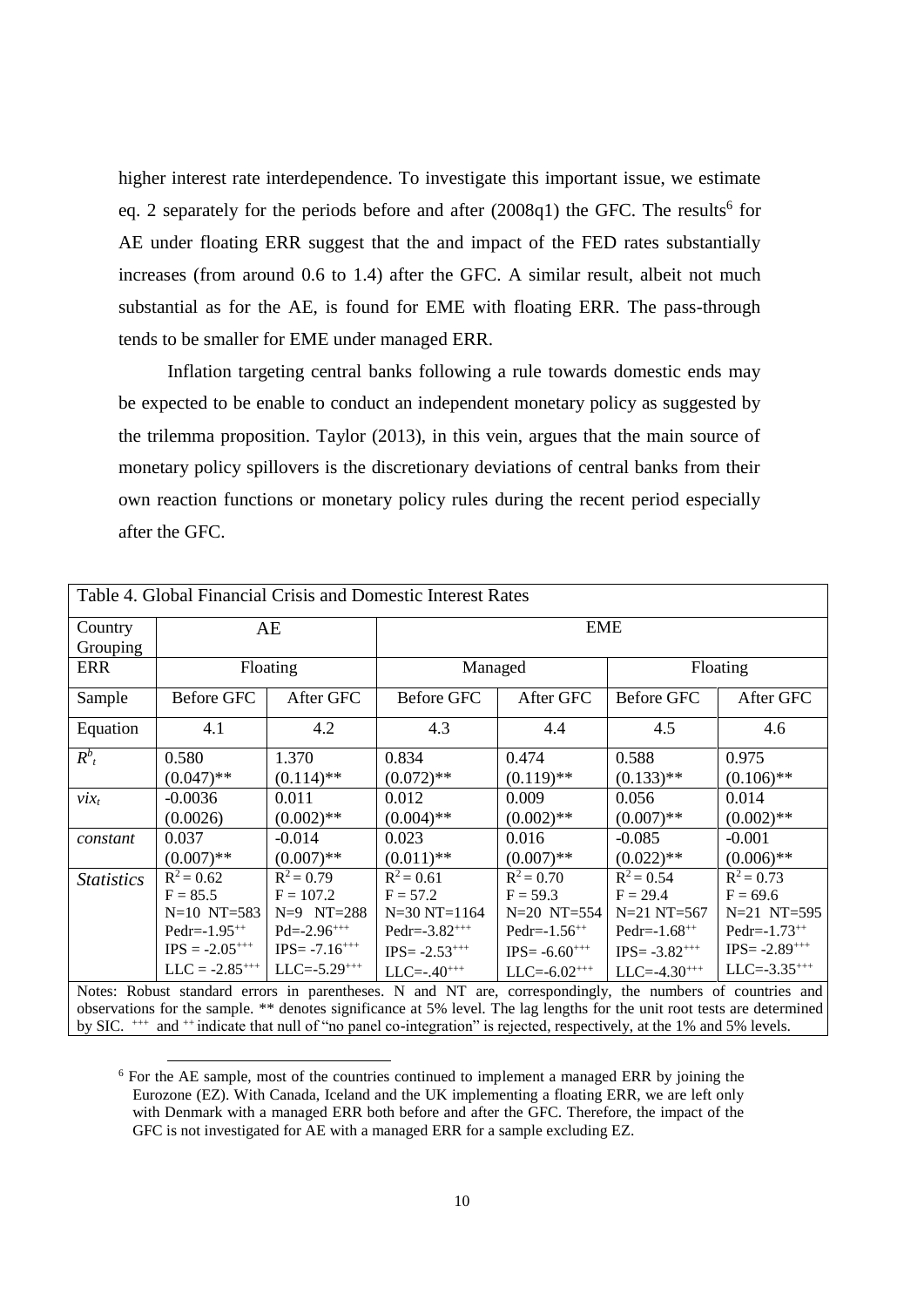We estimate eq. 2 separately for inflation targeting  $(IT)$  and non-IT episodes<sup>7</sup> for AE and EME both for the pre and post-GFC periods. Table 5 reports the results for AE. As the bulk of the non-IT countries implements a managed ERR such as the EZ members, we consider the data only for IT AE. Before the GFC, global financial conditions appear to be insignificant for the IT AE. Consistent with the earlier result for AE with floating ERR, this may be interpreted as neither flight to safety nor the risk appetite impact dominates the other before the GFC. After the GFC, on the other hand, improvements in global financial conditions (a decrease in VIX) often combined with quantitative easing allow central banks in AE to pursue lower interest rates. The pass through from the US interest rates, however, substantially jumps to a very high level (from around 0.5 to 1.7) after the GFC.

| Table 5. Inflation Targeting, GFC and Interest Rates: Advanced Economies                    |                                                                                                           |                       |                        |  |  |  |  |  |
|---------------------------------------------------------------------------------------------|-----------------------------------------------------------------------------------------------------------|-----------------------|------------------------|--|--|--|--|--|
| Sample                                                                                      | <b>Before GFC</b>                                                                                         |                       | After GFC              |  |  |  |  |  |
| Equation                                                                                    | 5.1                                                                                                       | 5.2                   | 5.3                    |  |  |  |  |  |
| $\overline{R^b}_t$                                                                          | $0.530(0.044)$ **                                                                                         | $0.528(0.044)$ **     | $1.691(0.134)$ **      |  |  |  |  |  |
| $\mathcal{V}$ <i>ix</i> <sub>t</sub>                                                        | 0.002(0.002)                                                                                              |                       | $0.013(0.003)$ **      |  |  |  |  |  |
| constant                                                                                    | $0.028(0.007)$ **                                                                                         | $0.035(0.002)$ **     | $-0.017(0.008)$ **     |  |  |  |  |  |
| <b>Statistics</b>                                                                           | $R^2 = 0.64$ F = 77.4                                                                                     | $R^2 = 0.64$ F = 88.3 | $R^2 = 0.79$ F = 107.3 |  |  |  |  |  |
|                                                                                             | $NT = 356$<br>$N=7$                                                                                       | $NT = 356$<br>$N=7$   | $N=7$ NT=231           |  |  |  |  |  |
|                                                                                             | $Pedr=1.80^{++}$                                                                                          | Pedr= $-2.16^{++}$    | Pedr= $-1.81^{++}$     |  |  |  |  |  |
|                                                                                             | $IPS = -2.57^{++}$                                                                                        | $IPS = -2.36^{+++}$   | $IPS = -3.74^{+++}$    |  |  |  |  |  |
|                                                                                             | $LLC = -3.24^{+++}$<br>$LLC = -3.34$ <sup>+</sup><br>$LLC = -3.16^{++}$                                   |                       |                        |  |  |  |  |  |
| Notes: Robust standard errors in parentheses. N and NT are, correspondingly, the numbers    |                                                                                                           |                       |                        |  |  |  |  |  |
| of countries and observations. ** denotes significance at 5% level. The lag lengths for the |                                                                                                           |                       |                        |  |  |  |  |  |
|                                                                                             | unit root tests are determined by SIC. <sup>+++</sup> indicates that null of "no panel co-integration" is |                       |                        |  |  |  |  |  |
| rejected at the 1% level.                                                                   |                                                                                                           |                       |                        |  |  |  |  |  |

The results for EME are presented by Table 6. As for the IT AE the impact of the US rate substantially increases in IT EME after the GFC. The estimated interest rate spillover coefficient is only 0.25 before the GFC. For non-IT EME economies, on the other hand, the impact of the US rate remains almost the same after the GFC.

<sup>&</sup>lt;sup>7</sup> The list and dates of IT episodes are from Ilzetzki, et al.,  $(2017)$  and Caputo and Herrera  $(2017)$ . Table A2 presents the list and dates.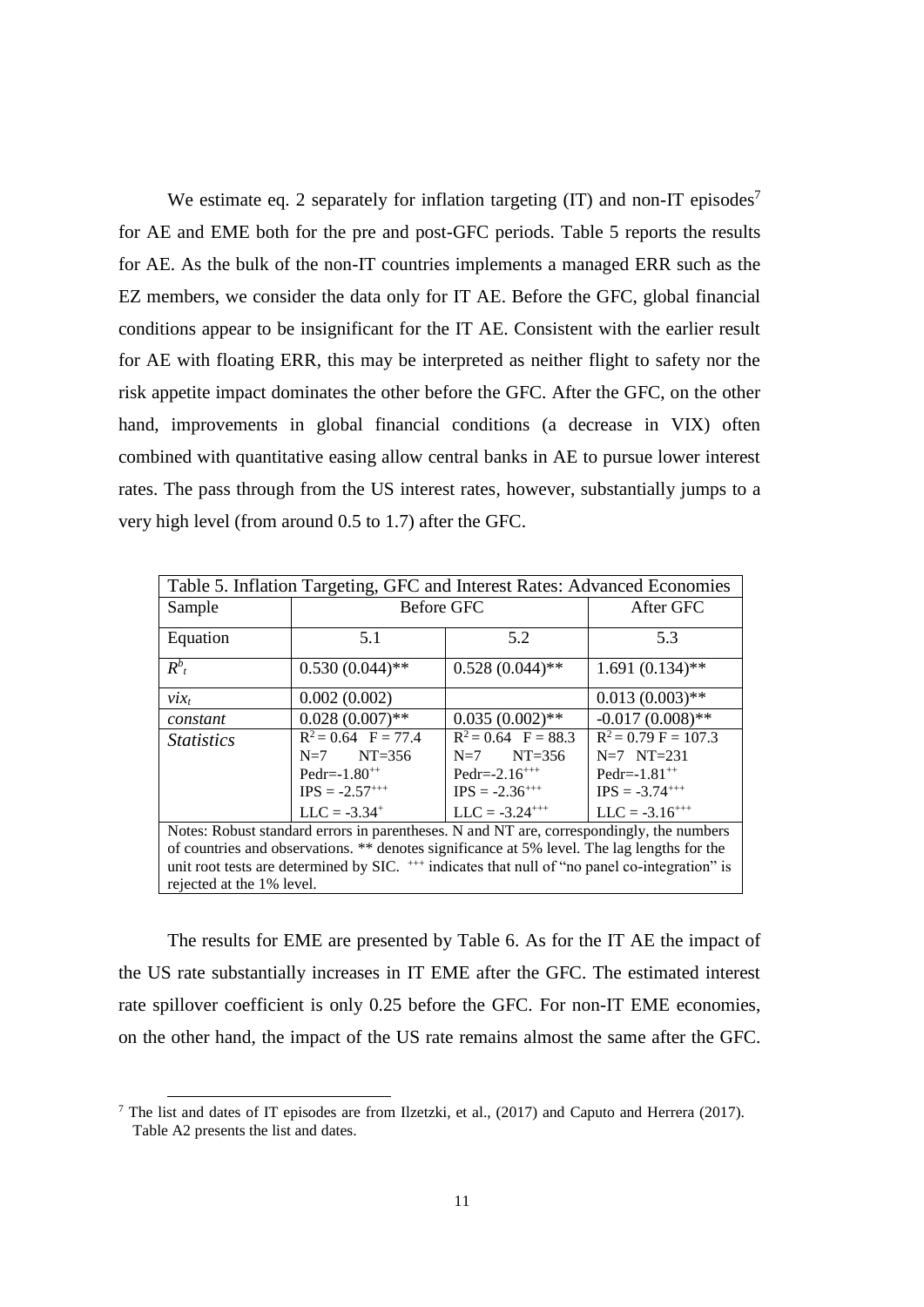A similar case tends to apply also for the response to the global liquidity conditions both for IT and non-IT EME.

The analyses so far does not take into account the impact of domestic conditions on the evolution of interest rates. Whilst such an approach is consistent with one strand of the literature including Frankel *et al*., 2004; Obstfeld *et al*., 2005; Aizenman *et al*., 2016, it may be misleading depending on the degree and sign of the correlations between the external and domestic variables. In the following section, we thus proceed with the estimation of models explicitly taking into account monetary policy rules towards domestic ends under IT.

| Table 6. Inflation Targeting, GFC and Interest Rates: Emerging Economies |                                                                                                                   |                       |                       |                       |  |  |  |
|--------------------------------------------------------------------------|-------------------------------------------------------------------------------------------------------------------|-----------------------|-----------------------|-----------------------|--|--|--|
| Monetary                                                                 |                                                                                                                   | ľГ                    | Non IT                |                       |  |  |  |
| Policy                                                                   |                                                                                                                   |                       |                       |                       |  |  |  |
| Sample                                                                   | <b>Before GFC</b>                                                                                                 | After GFC             | <b>Before GFC</b>     | After GFC             |  |  |  |
| Equation                                                                 | 6.1                                                                                                               | 6.2                   | 6.3                   | 6.4                   |  |  |  |
| $R^b_{t}$                                                                | $0.247(0.066)$ **                                                                                                 | $1.222(0.105)$ **     | $0.687(0.091)$ **     | $0.417(0.130)$ **     |  |  |  |
| $\mathcal{V} \mathcal{X}$                                                | $0.030(0.004)$ **                                                                                                 | $0.015(0.002)$ **     | $0.022(0.005)$ **     | $0.007(0.002)$ **     |  |  |  |
| constant                                                                 | $-0.020(0.011)$ **                                                                                                | $-0.014(0.006)$ **    | 0.016(0.014)          | $0.027(0.008)$ **     |  |  |  |
| <i>Statistics</i>                                                        | $R^2 = 0.80$ F = 93.2                                                                                             | $R^2 = 0.75$ F = 87.6 | $R^2 = 0.55$ F = 46.1 | $R^2 = 0.65$ F = 51.4 |  |  |  |
|                                                                          | $NT=435$<br>$N=17$                                                                                                | $NT=552$<br>$N=17$    | $N=36$ $N$ T $=435$   | $NT=602$<br>$N=20$    |  |  |  |
|                                                                          | Pedr= $-2.65***$                                                                                                  | Pedr= $-1.85^{++}$    | Pedr= $-5.13^{+++}$   | $Pedr=1.58$           |  |  |  |
|                                                                          | $IPS = -2.56^{++}$<br>$IPS = -4.28^{++}$                                                                          |                       | $IPS = -4.28^{+++}$   | $IPS = -3.89^{+++}$   |  |  |  |
| $LLC = -5.82^{++}$<br>$LLC = -3.00^{++}$                                 |                                                                                                                   |                       | $LLC = -2.32^{++}$    | $LLC = -7.56^{++}$    |  |  |  |
|                                                                          | Notes: Robust standard errors in parentheses. N and NT are, correspondingly, the numbers of                       |                       |                       |                       |  |  |  |
|                                                                          | countries and observations. ** denotes significance at 5% level. The lag lengths for the unit root                |                       |                       |                       |  |  |  |
|                                                                          | tests are determined by SIC. <sup>+++</sup> indicates that null of no co-integration is rejected at the 1% level. |                       |                       |                       |  |  |  |

#### *III.3. Inflation Targeting and the Trilemma*

Global financial and monetary conditions are often found to be amongst the important determinants of growth in EME (Kose *et al.,* 2012; Erdem and Özmen, 2015). Consequently, it may not be surprising to observe that monetary policies of EME are not invariant to changes in global financial conditions and interest rates. Such a policy may be consistent with the trilemma proposition as the interest rates, indeed, respond to domestic conditions. In the same vein, according to Taylor (2016, p.241), "the empirical correlations" supporting the dilemma hypothesis "are likely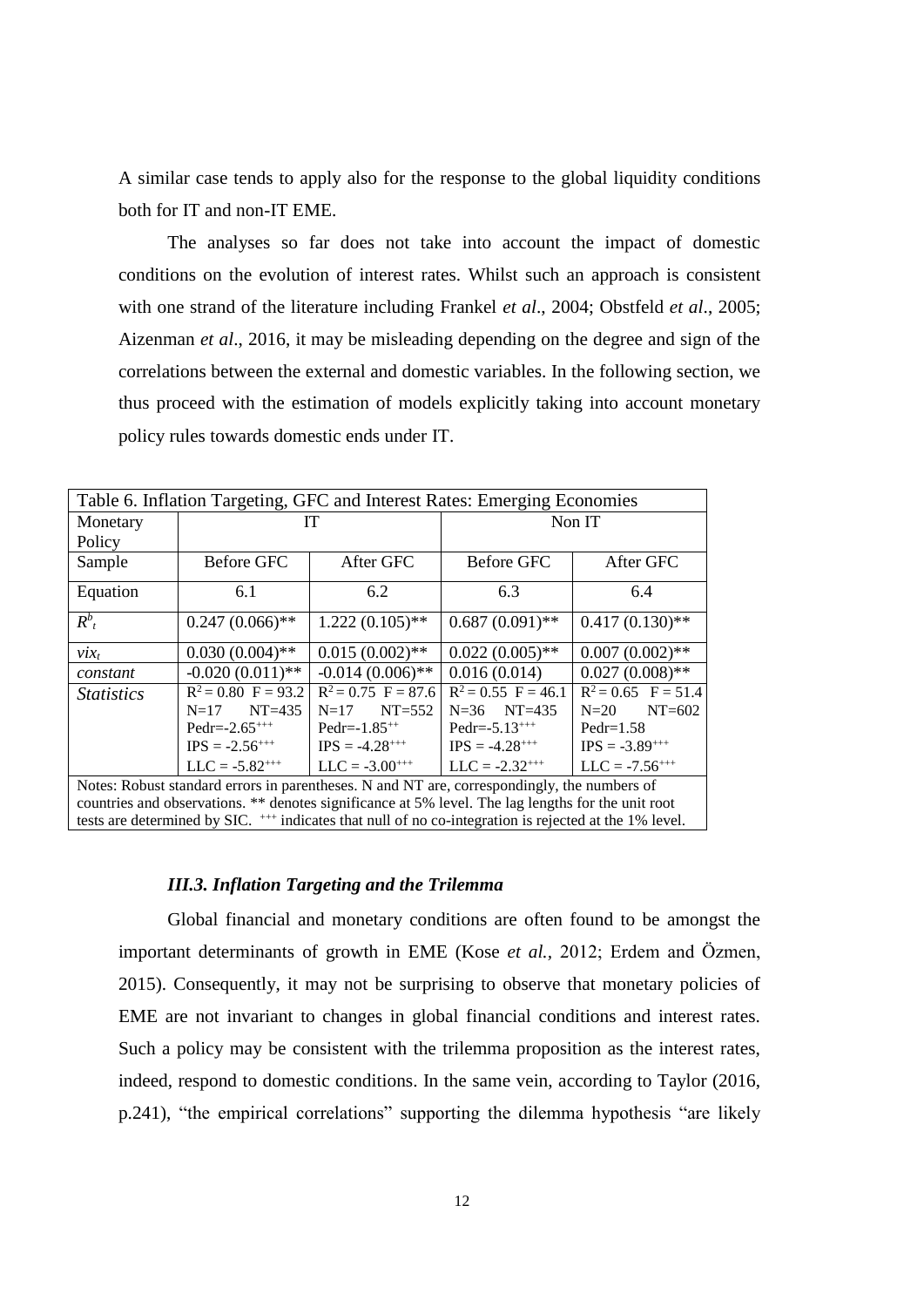spurious, stemming from a substantial deviation from rule-based monetary policy in many countries". To investigate this issue along with the trilemma postulation, we first consider a Taylor-type monetary reaction function for a flexible inflation targeting economy:

$$
\Delta R^d_{it} = \beta_0 + c_1 \pi^g_{it} + c_2 y^g_{it} + v_{it}
$$
 (3)

where  $\pi^g$  and  $y^g$  are, respectively, inflation and output gaps.

Table 7 presents the panel fixed effects estimation results for AE and EME explicitly implementing an IT policy regime. In the estimations, output gap  $(y^g)$  and inflation gap  $(\pi^g)$  are, respectively, defined as deviations of seasonally adjusted real GDP (log.) and annualised inflation rates<sup>8</sup> from their Hodrick-Prescott cycles. By construction  $y^g$  and  $\pi^g$  are both stationary (see also Table 2), therefore we consider  $\Delta R^d$  which is also stationary. In this context, the coefficients in (3) can be interpreted as short-run policy responses. This is consistent with the New Keynesian framework which maintains that monetary policy can be effective on real variables only in the short-run.

| Table 7. Inflation Targeting and GFC                                                                      |                                                                                                              |                                         |                                         |                                                       |  |  |  |
|-----------------------------------------------------------------------------------------------------------|--------------------------------------------------------------------------------------------------------------|-----------------------------------------|-----------------------------------------|-------------------------------------------------------|--|--|--|
|                                                                                                           | <b>IT AE</b>                                                                                                 |                                         | <b>IT EME</b>                           |                                                       |  |  |  |
| Sample                                                                                                    | Before GFC                                                                                                   | After GFC                               | <b>Before GFC</b>                       | After GFC                                             |  |  |  |
| Equation                                                                                                  | 7.1                                                                                                          | 7.2                                     | 7.3                                     | 7.4                                                   |  |  |  |
| $\pi_{\mathrm{it}}^{\mathrm{g}}$                                                                          | $0.047(0.026)$ **                                                                                            | $-0.0020(0.037)$                        | $0.106(0.018)$ **                       | 0.007(0.018)                                          |  |  |  |
| $y^g$ <sub>it</sub>                                                                                       | $0.109(0.019)$ **                                                                                            | $0.093(0.032)$ **                       | $0.105(0.019)$ **                       | $0.099(0.012)$ **                                     |  |  |  |
| constant                                                                                                  | $-0.0005(0.0003)$ **                                                                                         | $-0.0013(0.0005)$ **                    | $-0.002(0.0005)$ **                     | $-0.001(0.0003)$ **                                   |  |  |  |
| <b>Statistics</b>                                                                                         | $R^2 = 0.10$ F = 4.8<br>$NT = 355$<br>$N=7$                                                                  | $R^2 = 0.05$ F = 1.33<br>$N=7$ $NT=228$ | $R^2 = 0.16$ F = 4.8<br>$N=17$ $NT=463$ | $\overline{R^2} = 0.13$ F = 4.3<br>$NT=536$<br>$N=17$ |  |  |  |
| Notes: Robust standard errors in parentheses. N and NT are, correspondingly, the numbers of countries and |                                                                                                              |                                         |                                         |                                                       |  |  |  |
|                                                                                                           | observations. ** denotes significance at 5% level. The lag lengths for the unit root tests are determined by |                                         |                                         |                                                       |  |  |  |
|                                                                                                           | SIC. $^{++}$ indicates that null of no co-integration is rejected at the 1% level.                           |                                         |                                         |                                                       |  |  |  |

For both the AE and EME, domestic interest rates respond positively to output and inflation gaps under IT before the GFC. EME appear to put almost the same

<sup>8</sup> The inflation data are from IMF-IFS. The quarterly real GDP data are from IMF-IFS and OECD. All the GDP series are seasonally adjusted using X12 ARIMA method.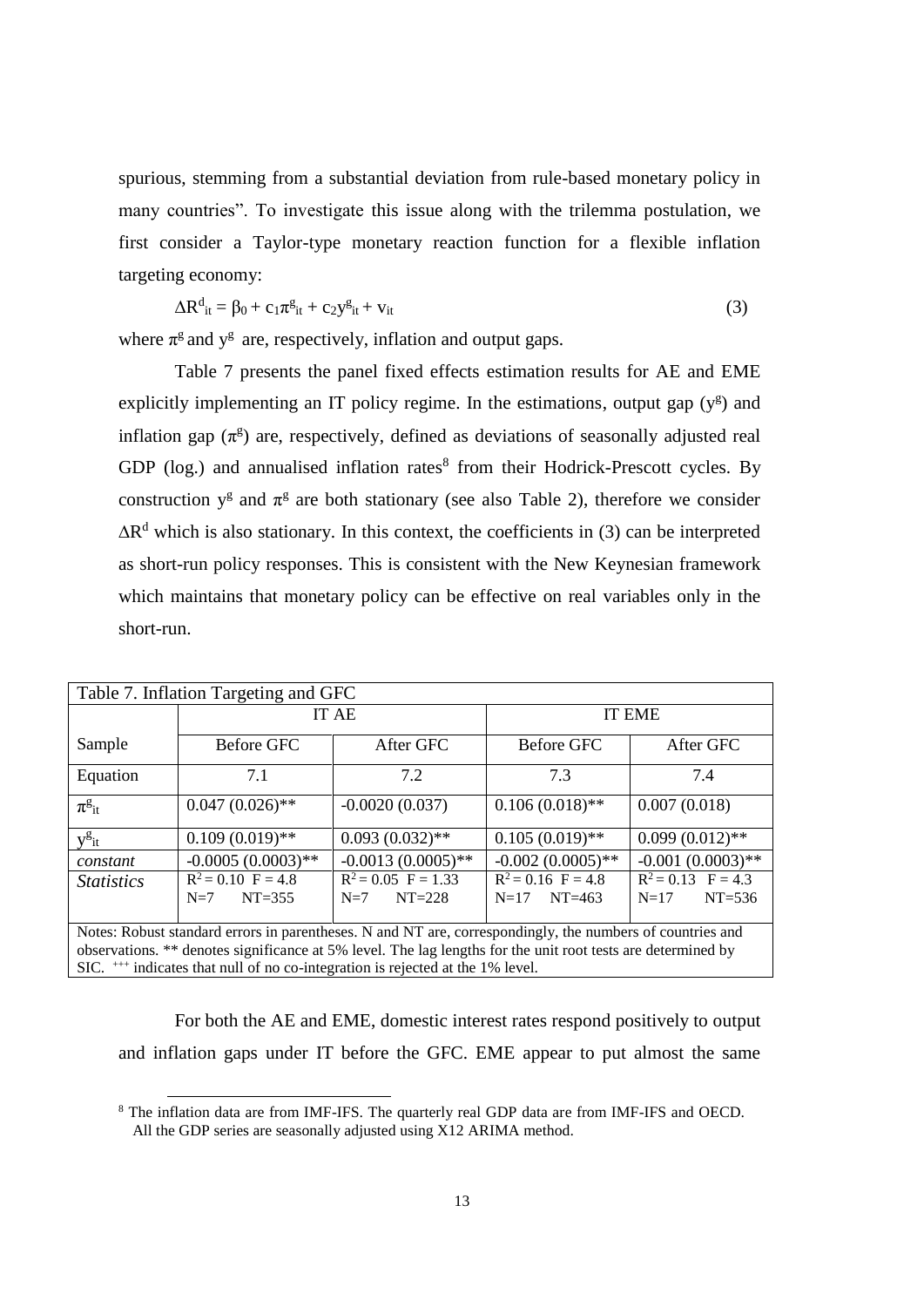weight on inflation and output gaps whilst the weight of the latter tends to be higher for IT AE. After the GFC, on the other hand, both AE and EME take into account only the output gap in determining interest rates which is, indeed, consistent with the severe output contraction especially in the earlier phase of the crisis.

The recent literature often augments (1) or (2) with some country specific factors:

$$
R^{d}_{it} = a_0 + a_1 R^{b}_{t} + a_2 v i x_t + b X'_{it} + u_{it}
$$
 (4)

where  $X'$  is the transpose of the vector of domestic variables. When the set of domestic variables in (3) is defined to contain inflation and output gaps, we obtain the following model:

$$
R^{d}_{it} = a_0 + a_1 R^{b}_{t} + a_2 v i x_t + b_1 \pi^{g}_{it} + b_2 y^{g}_{it} + v_{it}
$$
(5)

An important problem with the estimation of (5), as already presented by Table 2, is the different integration levels of the variables such that  $R^d_{it}$ ,  $R^b_{it}$  and vix<sub>t</sub> are I(1), whilst  $\pi^g$ <sub>it</sub> and  $y^g$ <sub>it</sub> are stationary (I(0)). The results from Table 1, however, suggest that  $R^d_{it}$ ,  $R^b_{it}$  and vix<sub>t</sub> are co-integrated. For these reasons, we proceed with an equilibrium correction specification<sup>9</sup>.

To estimate a panel equilibrium correction mechanism (ECM) representation which allows us to assess the adjustment mechanism to deviations from the long-run equilibrium relationship along with the short-run dynamics, we consider the following specification:

$$
\Delta R^{d}_{it} = c_0 + d_1 E C_{it-1} + d_1 \Delta v i x_t + d_2 \Delta R^{b}_{it} + d_3 \pi^{g}_{it} + d_4 y^{g}_{it} + v_{it}
$$
(6)

where ∆ is the first difference operator and EC (equilibrium correction term) are the stationary residuals from the corresponding cointegrating equations in Tables 5 and 6.

Equations (8.1) and (8.2) in Table 8 presents the estimation results for the IT AE with EC are, correspondingly, defined as the residuals from Eqs. (5.2) and (5.3). The specifications maintain that domestic interest rates are determined by the US rates and global financial conditions (after the GFC for IT AE) in the long-run.

<sup>&</sup>lt;sup>9</sup> Edwards (2015, p. 777) notes that, equilibrium correction mechanism specifications are "standard in the literature on interest rate dynamics". Frankel (2004), Obstfeld and Shambaugh (2005), Edwards (2015), Obstfeld (2015) are among the studies favouring to use differences of interest rates often "to avoid spurious regression problems" (Obstfeld, 2015, p.14).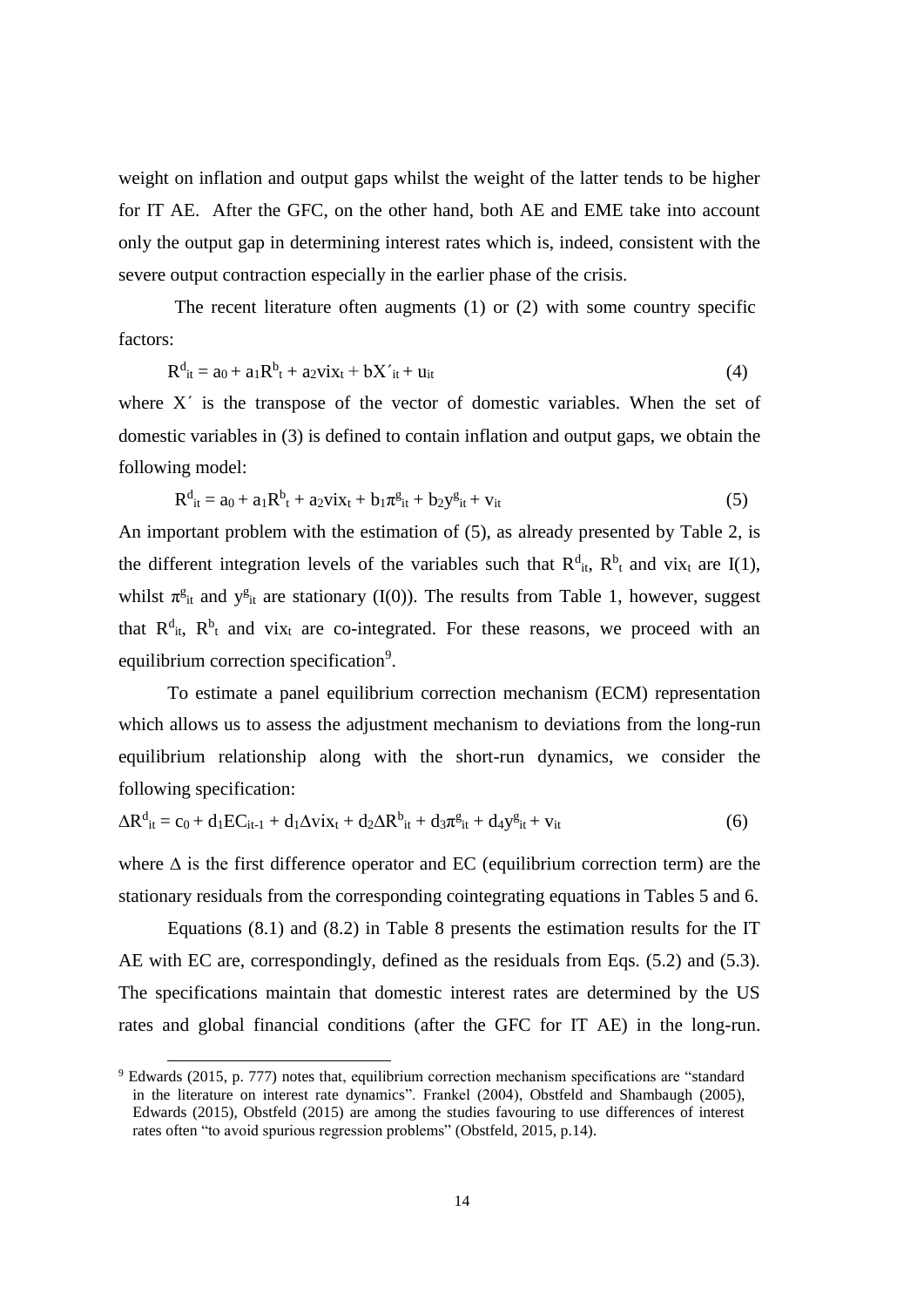Consequently, we maintain that the trilemma proposition does not hold in the longrun for both AE and EME. The significant and negative EC coefficients suggest that domestic interest rates adjust to deviations from the long-run equilibrium relationships. According to the results, domestic interest rates respond to the FED rate also in the short-run. As in the long-run, the short-run impact of the US rate substantially increases with the GFC in IT AE. The short-run spillovers from the FED rate and global financial cycle, however, tends not to change significantly after the GFC in the IT EME.

Compared to the results from the equations in Table 7, the inflation gap coefficients considerably increase with the inclusion of the external variables especially for the IT AE. The inflation gap coefficient, indeed, becomes statistically significant for both AE and IT for the post-GFC sample. This may suggest that, the estimated inflation gap coefficients in the equation excluding the foreign variables are downward biased. The possible negative correlation between the foreign interest rate and domestic inflation gap leading to the downward bias may not be surprising as an increase in the former spillovers to the domestic rate causing a decline in the inflation gap. The short-run impact of the omission of the external variables on the output gap coefficient, however, tends to be negligible.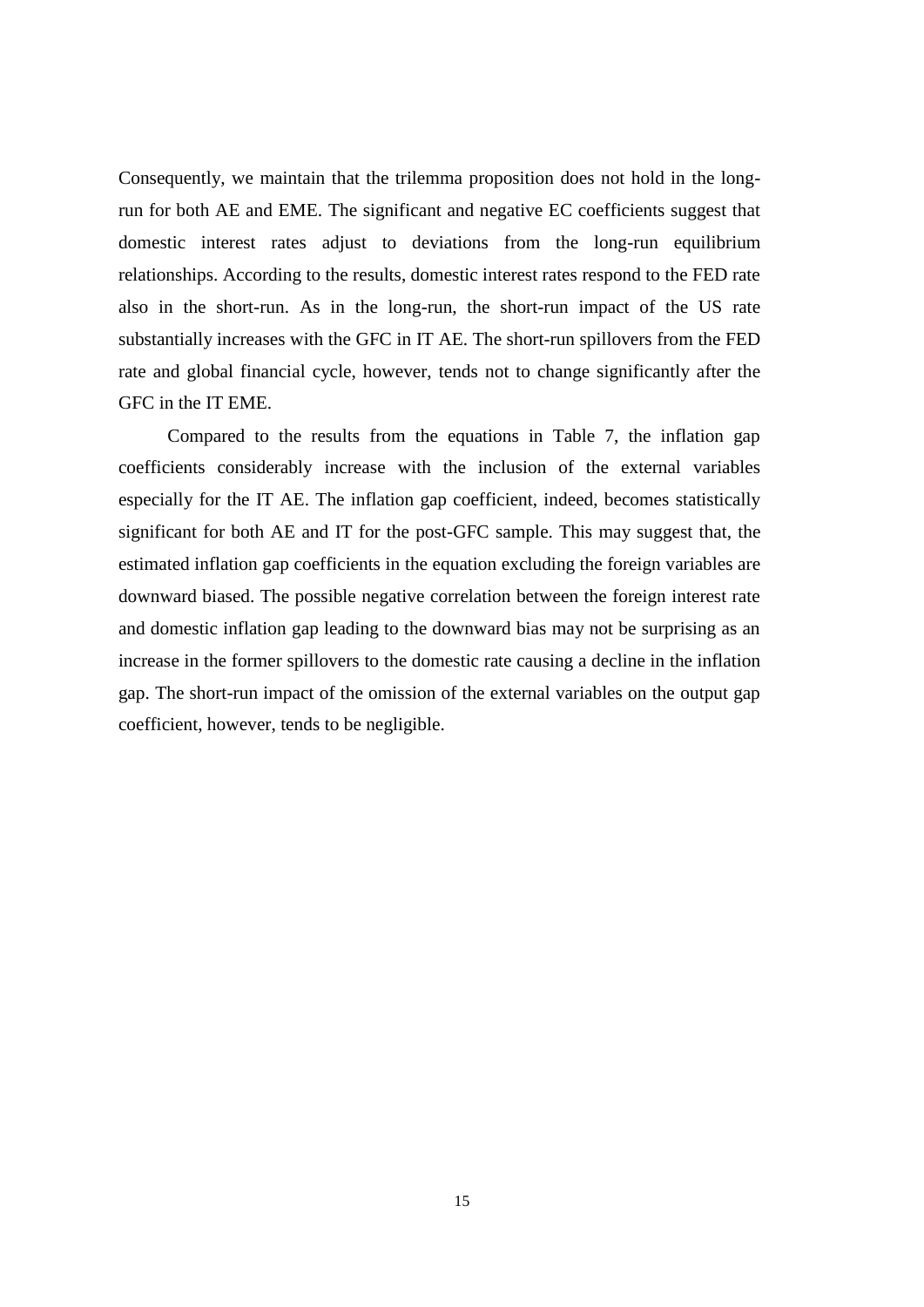|                           | Table 8. Inflation Targeting, GFC and the Trilemma: ECM Results |                                                                                                           |                                               |                                             |  |  |  |  |
|---------------------------|-----------------------------------------------------------------|-----------------------------------------------------------------------------------------------------------|-----------------------------------------------|---------------------------------------------|--|--|--|--|
|                           | IT AE                                                           |                                                                                                           | <b>IT EME</b>                                 |                                             |  |  |  |  |
| Sample                    | Before GFC                                                      | After GFC                                                                                                 | Before GFC                                    | After GFC                                   |  |  |  |  |
| Equation                  | 8.1                                                             | 8.2                                                                                                       | 8.3                                           | 8.4                                         |  |  |  |  |
| $EC_{t-1}$                | $-0.123(0.019)$ **                                              | $-0.268(0.033)$ **                                                                                        | $-0.203(0.019)$ **                            | $-0.147(0.021)$ **                          |  |  |  |  |
| $\pi_{\rm it}^{\rm g}$    | $0.111(0.024)$ **                                               | $0.211(0.037)$ **                                                                                         | $0.137(0.020)$ **                             | $0.067(0.020)$ **                           |  |  |  |  |
| $y_{it}^g$                | $0.094(0.016)$ **                                               | $0.073(0.029)$ **                                                                                         | $0.045(0.016)$ **                             | $0.089(0.013)$ **                           |  |  |  |  |
| $\Delta R^b$              | $0.435(0.056)$ **                                               | $1.213(0.131)$ **                                                                                         | $0.322(0.085)$ **                             | $0.417(0.107)$ **                           |  |  |  |  |
| $\Delta$ vix <sub>t</sub> | 0.0001(0.0014)                                                  | $-0.0005(0.0015)$                                                                                         | $0.005(0.002)$ **                             | $0.005(0.001)$ **                           |  |  |  |  |
| constant                  | $-0.0003(0.0002)$                                               | $-0.0003(0.0004)$                                                                                         | $-0.0011(0.0004)$                             | $-0.0004(0.0003)$                           |  |  |  |  |
| <i>Statistics</i>         | $R^2 = 0.34$ F = 15.7<br>$NT = 356$<br>$N=7$                    | $R^2 = 0.43$ F = 14.3<br>$NT = 221$<br>$N=7$                                                              | $R^2 = 0.36$ F = 10.9<br>$NT = 434$<br>$N=17$ | $R^2 = 0.24$ F = 7.46<br>$NT=515$<br>$N=17$ |  |  |  |  |
|                           |                                                                 | Notes: Robust standard errors in parentheses. N and NT are, correspondingly, the numbers of countries and |                                               |                                             |  |  |  |  |

observations. \*\* denotes significance at 5% level. The lag lengths for the unit root tests are determined by SIC. <sup>+++</sup> indicates that null of no co-integration is rejected at the 1% level.

#### **IV. CONCLUDING NOTES**

Floating ERR are often advocated as shock-absorber since they enable economies to insulate them from external shocks including interest rates and global financial conditions even under international capital mobility. This insulation allows countries to implement independent monetary policies towards domestic ends under floating ERR. The recent literature, on the other hand, often finds that, instead of this monetary policy trilemma, economies face with a dilemma between an independent monetary policy and international capital mobility. The findings of this study provide support to the dilemma proposition under different monetary policy regimes both before and after the recent GFC.

For the whole sample, the choice of the ERR appears does not matter significantly for the magnitude of the spillovers from the external conditions for the long-run evolution of interest rates both in EME and AE. These impacts, however, considerably change after the recent GFC. Under floating ERR, the impact of the FED rates substantially increases in both AE and EME after the GFC. For the EME with managed ERR just the reverse tends to be the case. The evidence for the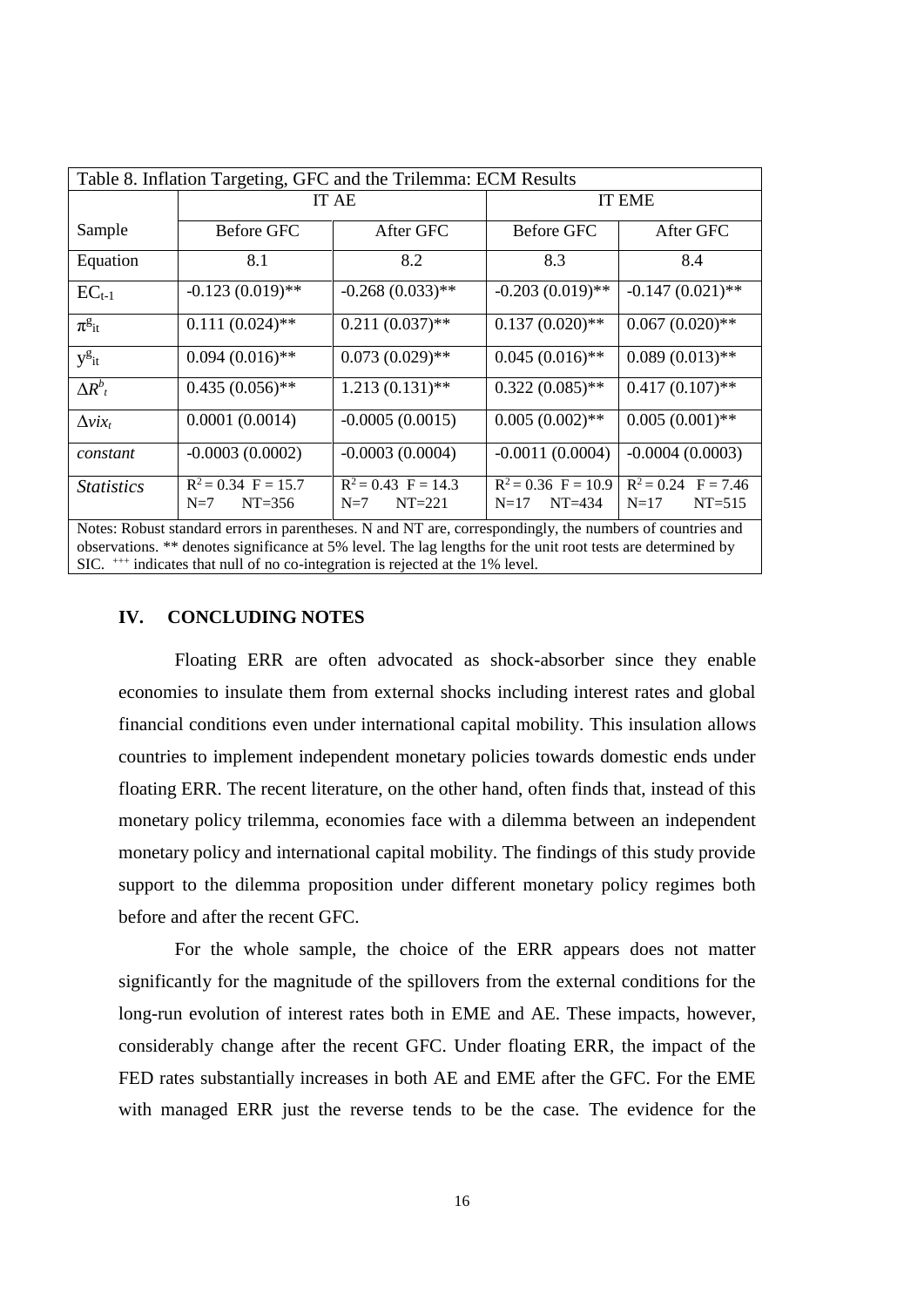floating ERR countries may not be surprising given the fact that major AE economies implemented unconventional monetary policies including the zero lower bound interest rates and quantitative easing in the aftermath of the GFC. EME and AE, experiencing negative output and inflation gaps with the GFC tend to follow a similar path for the determination of their interest rates.

The impact of the global financial cycle proxied by VIX (Rey, 2015), on the other hand, differs across country groupings and ERR. A decrease in the risk appetite in international financial markets and thus worsening global financial conditions leads to an increase in domestic interest rates in EME. EME appear to be substantially more sensitive to global changes in risk sentiment under managed than floating ERR. A worsening of global financial conditions leads to a decrease in domestic interest rates of AE with managed ERR. AE with floating ERR or implementing an IT regime, on the other hand, tend to respond positively to an increase in VIX after the GFC.

Global financial and monetary conditions are amongst the important determinants of growth and thus inflation and output gaps especially in EME. Consequently, it may plausibly be argued that, the response to the global financial cycle and the FED rate, indeed, represents independent monetary policies towards domestic ends. The significance of output and inflation gaps in the short-run monetary reaction equations for IT AE and EME lends a support for this trilemma interpretation. However, the results from the equilibrium correction specifications for these countries strongly suggest that domestic interest rates are also determined by deviations from the long-run relationship between interest rates and VIX along with output and inflation gaps. Therefore, the dilemma postulation appears to be the case not only in the long-run but also in the short-run. Inflation targeting, *per se*, provides some flexibility but not fully insulate economies from the spillovers from external financial and monetary conditions.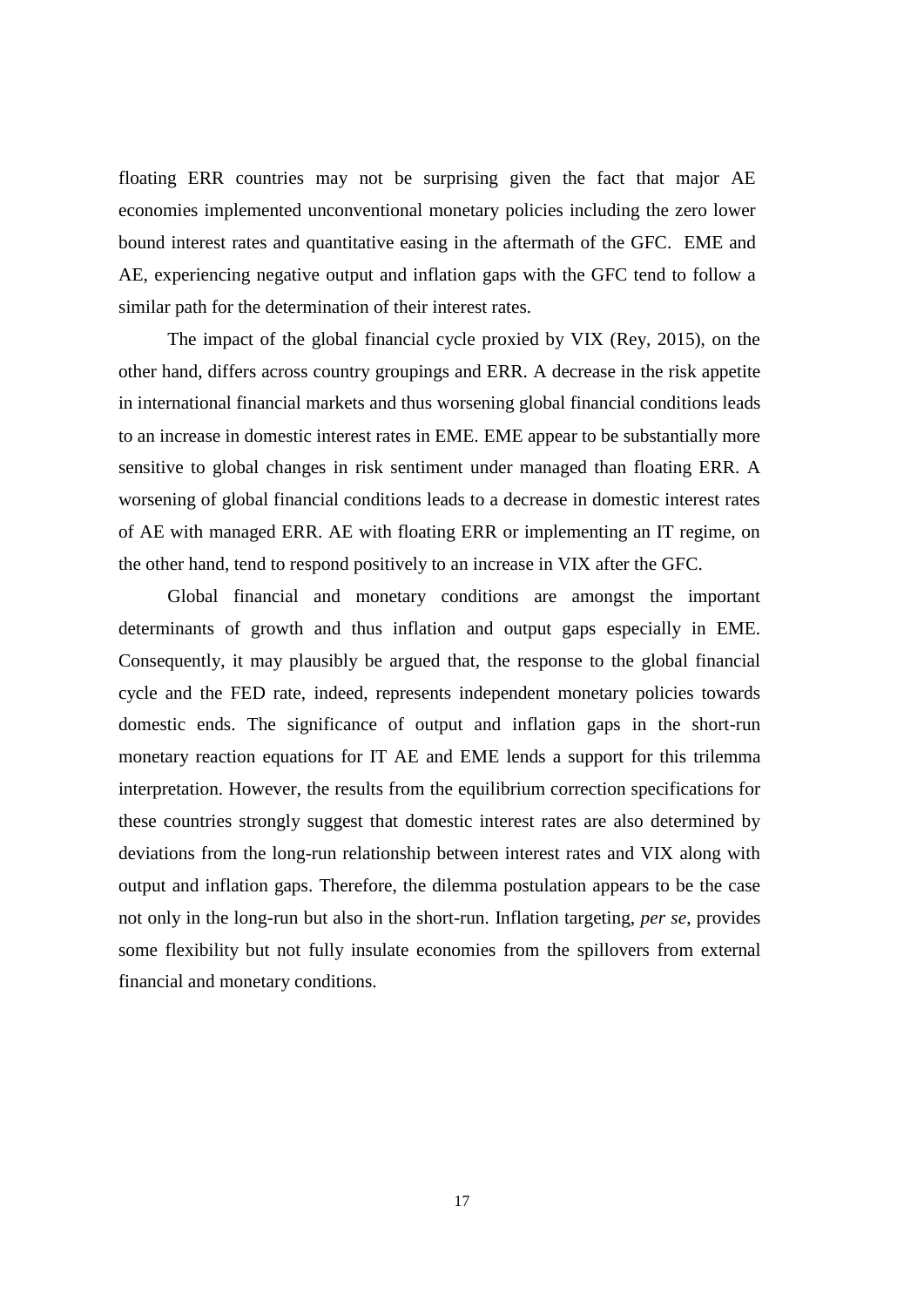#### **REFERENCES**

- Aizenman, J., Chinn, M.D. and Ito, H. (2010). [The emerging global financial](http://web.pdx.edu/~ito/Aizenman_Chinn_Ito_hi_Oct7_2009.pdf)  [architecture: Tracing and evaluating the new patterns of the trilemma's](http://web.pdx.edu/~ito/Aizenman_Chinn_Ito_hi_Oct7_2009.pdf)  [configurations.](http://web.pdx.edu/~ito/Aizenman_Chinn_Ito_hi_Oct7_2009.pdf) *Journal of International Money and Finance*, 29(4), 615–641.
- Aizenman, J., Chinn, M.D. and Ito, H. (2016). Monetary policy spill-overs and the trilemma in the new normal: Periphery country sensitivity to core country conditions. *Journal of International Money and Finance*, 68, 298–330.
- Bekaert, G. and Mehl, A. (2017). On the global financial integration "Swosh" and the trilemma. NB*ER Working Paper* 23124.
- Caputo, L. and Herrera, O. (2017). Following the leader? The relevance of the FED funds rate for inflation targeting countries. *Journal of International Money and Finance*, 71, 25-52.
- Clarida, R., Gali, J., Gertler, M. (1998). Monetary policy rules in practice: Some international evidence. *European Economic Review* 42(6), 1033–1067.
- Dedola, L., Rivoltab, G. and Stracca, L. (2017). If the Fed sneezes, who catches a cold? *Journal of International Economics*, 108, S23-S41.
- Edwards, S. (2015). Monetary policy independence under flexible exchange rates: An illusion? *The World Economy*, 38(5), 773-787.
- Erdem, F.P. and Özmen, E. (2015). Exchange rate regimes and business cycles: an empirical investigation. *Open Economies Review*, 26, 1041-1058.
- Frankel, J., S. L. Schmukler, and Serven, L. (2004). Global transmission of interest rates: Monetary independence and currency regime. *Journal of International Money and Finance*, 23, 701-733.
- Gonzalez-Rozada, M. and Levy-Yeyati, E. (2008). Global factors and emerging market spreads. *The Economic Journal*, 118(533), 1917–1936.
- Hofmann, B. and Takáts, E. (2015). International monetary spillovers. *BIS Quarterly Review*, September, 105-118.
- Ilzetzki, E., Reinhart, C.M. and Rogoff, K.S. (2017). The country chronologies to exchange rate arrangements into the 21<sup>st</sup> century. *NBER Working Paper* No. 23135.
- Im, K.S., Pesaran, M.H., Shin, Y. (2003). Testing for unit roots in heterogeneous panels. *Journal of Econometrics*, 115, 53-74.
- Klein, M.W. and Shambaugh, J.C. (2015). Rounding the corners of the policy trilemma: Sources of monetary policy autonomy. *[American Economic](http://www.ingentaconnect.com/content/aea/aejma;jsessionid=bt51ejlpri9q.x-ic-live-03)  [Journal: Macroeconomics](http://www.ingentaconnect.com/content/aea/aejma;jsessionid=bt51ejlpri9q.x-ic-live-03)*, 7(4), 33-66.
- Kose, A., Otrok, C. and Prasad, E.S. (2012). Global business cycles: Convergence or decoupling? *International Economic Review*, 87, 178-90.
- Levin, A., Lin, C.F. and Chu, C.S.J. (2002). Unit root tests in panel data: asymptotic and finite-sample properties. *Journal of Econometrics*, *108*(1), 1-24.
- Miranda-Agrippino, S. and Rey, H. (2015). World asset markets and the global financial cycle. *NBER Working Paper* No. 21722.
- Obstfeld, M. (2015). [Trilemmas and trade-offs: Living with financial globalization.](http://www.bis.org/publ/work480.htm) BIS Working Papers 480.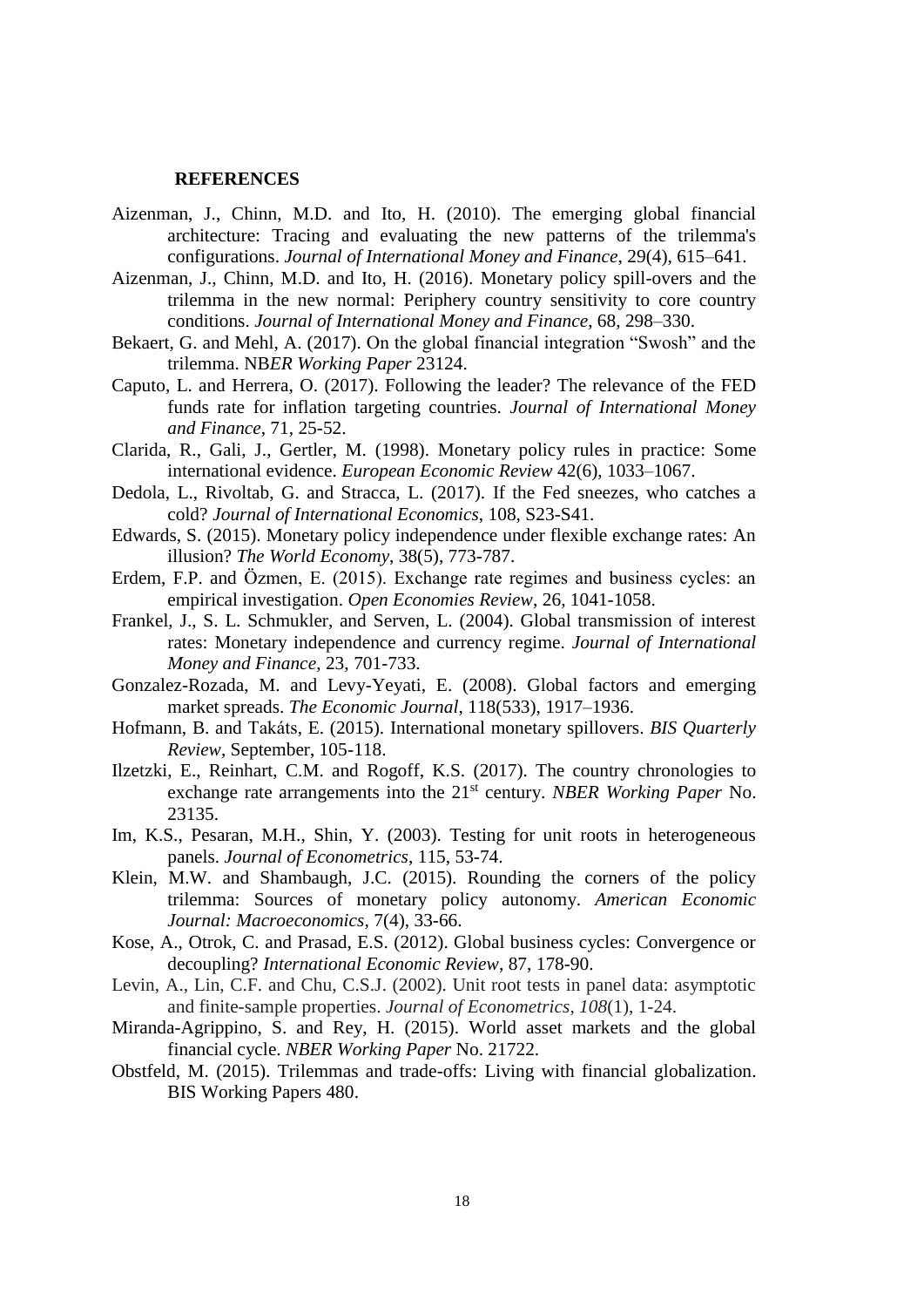- Obstfeld, M., Ostry, J.D. and Qureshi, M.S. (2017). A tie that binds: Revisiting the trilemma in emerging market economies. *IMF Working Paper* No. 17/130.
- Obstfeld, M., Shambaugh, J. and Taylor, A. (2005). The trilemma in history: Tradeoffs among exchange rates, monetary policies and capital mobility. *Review of Economics and Statistics*, 87, 423-438.
- Özatay, F., Özmen, E. and Sahinbeyoglu, G. (2009). Emerging market sovereign spreads, global financial conditions and U.S. macroeconomic news. *Economic Modelling*, 26, 526–531.
- Özmen, E., Yaşar, Ö.D. (2016). Emerging market sovereign bond spreads, credit ratings and global financial crisis. *Economic Modelling* 59 (2016) 93–101.
- Pedroni, P. (2004). Panel cointegration; asymptotic and finite sample properties of pooled time series tests with an application to the PPP Hypothesis. *Econometric Theory*, 20(3), 597–625.
- Rey, H. (2015). Dilemma not trilemma: The global financial cycle and monetary policy independence. *NBER Working Paper* No. 21162.
- Rey, H. (2016). International channels of transmission of monetary policy and the Mundellian trilemma. *[IMF Economic Review,](http://link.springer.com/journal/41308)* 64(1), 6-35.
- Taylor, J. (2013). International monetary coordination and the great deviation. *Journal of Policy Modelling*, 35(3), 463-472.
- Taylor, J. (2016). Rethinking the international monetary system. *Cato Journal*, 36(2), 239-250.
- Wu, T. (2015). De facto index of monetary policy domestic activism and inefficient trilemma configurations in OECD countries. *International Journal of Finance and Economics*, 20, 97-113.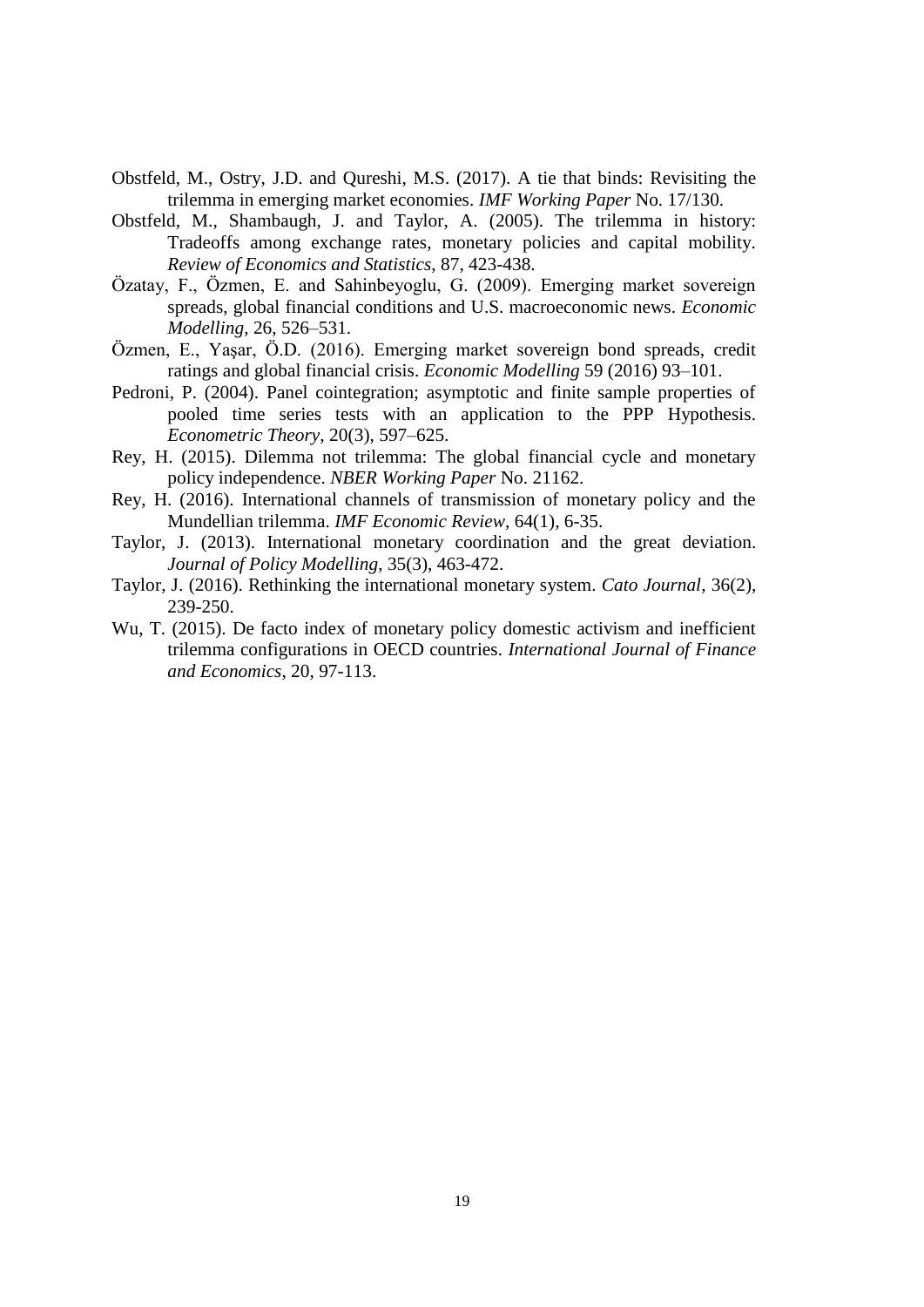| Table A1. Country List and Estimation Sample Periods |               |               |               |  |  |  |
|------------------------------------------------------|---------------|---------------|---------------|--|--|--|
| Emerging or Developing (EME)                         |               | Advanced (AE) |               |  |  |  |
| Argentina                                            | 1991:2-2016:1 | Australia     | 1990:3-2016:1 |  |  |  |
| <b>Bolivia</b>                                       | 1995:1-2016:1 | Austria       | 1990:1-2001:4 |  |  |  |
| <b>Brazil</b>                                        | 1999:1-2016:1 | Belgium       | 1990:1-2001:4 |  |  |  |
| <b>Bulgaria</b>                                      | 1997:2-2016:1 | Canada        | 1992:4-2016:1 |  |  |  |
| Chile                                                | 1995:1-2016:1 | Denmark       | 1990:1-2016:1 |  |  |  |
| China                                                | 1990:1-2016:1 | Finland       | 1990:1-2001:4 |  |  |  |
| Colombia                                             | 1995:2-2016:1 | France        | 1990:1-2001:4 |  |  |  |
| Costa Rica                                           | 1990:1-2016:1 | Germany       | 1990:1-2001:4 |  |  |  |
| Croatia                                              | 1994:1-2016:1 | Greece        | 1990:1-2001:4 |  |  |  |
| Czech R.                                             | 1993:1-2016:1 | Iceland       | 1990:1-2016:1 |  |  |  |
| Dominican R.                                         | 2000:1-2016:1 | Ireland       | 1990:1-2001:4 |  |  |  |
| Ecuador                                              | 2001:3-2016:1 | Italy         | 1990:1-2001:4 |  |  |  |
| El Salvador                                          | 1995:1-2016:1 | Japan         | 1990:1-2016:1 |  |  |  |
| Estonia                                              | 1996:1-2016:1 | Netherlands   | 1990:1-2001:4 |  |  |  |
| Guatemala                                            | 1997:1-2016:1 | New Zealand   | 1990:1-2016:1 |  |  |  |
| Honduras                                             | 2001:1-2016:1 | Norway        | 1990:1-2016:1 |  |  |  |
| Hungary                                              | 1991:1-2016:1 | Portugal      | 1990:1-2001:4 |  |  |  |
| India                                                | 1990:1-2016:1 | Singapore     | 1990:1-2013:4 |  |  |  |
| Indonesia                                            | 1991:1-2016:1 | Spain         | 1990:1-2001:4 |  |  |  |
| Israel                                               | 1992:1-2016:1 | Sweden        | 1990:1-2016:1 |  |  |  |
| Jamaica                                              | 1998:1-2016:1 | Switzerland   | 1990:1-2016:1 |  |  |  |
| Latvia                                               | 1998:1-2016:1 | UK            | 1990:1-2016:1 |  |  |  |
| Malaysia                                             | 1997:1-2016:1 |               |               |  |  |  |
| Mexico                                               | 1990:1-2016:1 |               |               |  |  |  |
| Morocco                                              | 1994:1-2016:1 |               |               |  |  |  |
| Paraguay                                             | 1991:1-2016:1 |               |               |  |  |  |
| Peru                                                 | 1996:1-2016:1 |               |               |  |  |  |
| Philippines                                          | 2001:4-2016:1 |               |               |  |  |  |
| Poland                                               | 1996:2-2016:1 |               |               |  |  |  |
| Romania                                              | 2002:1-2016:1 |               |               |  |  |  |
| Russian F.                                           | 1997:4-2016:1 |               |               |  |  |  |
| S. Africa                                            | 1990:1-2016:1 |               |               |  |  |  |
| Slovak R.                                            | 1995:3-2016:1 |               |               |  |  |  |
| Slovenia                                             | 2002:1-2016:1 |               |               |  |  |  |
| S. Korea                                             | 1991:1-2016:1 |               |               |  |  |  |
| Thailand                                             | 2000:2-2016:1 |               |               |  |  |  |
| Turkey                                               | 2002:1-2016:1 |               |               |  |  |  |
| Uruguay                                              | 2000:1-2016:1 |               |               |  |  |  |